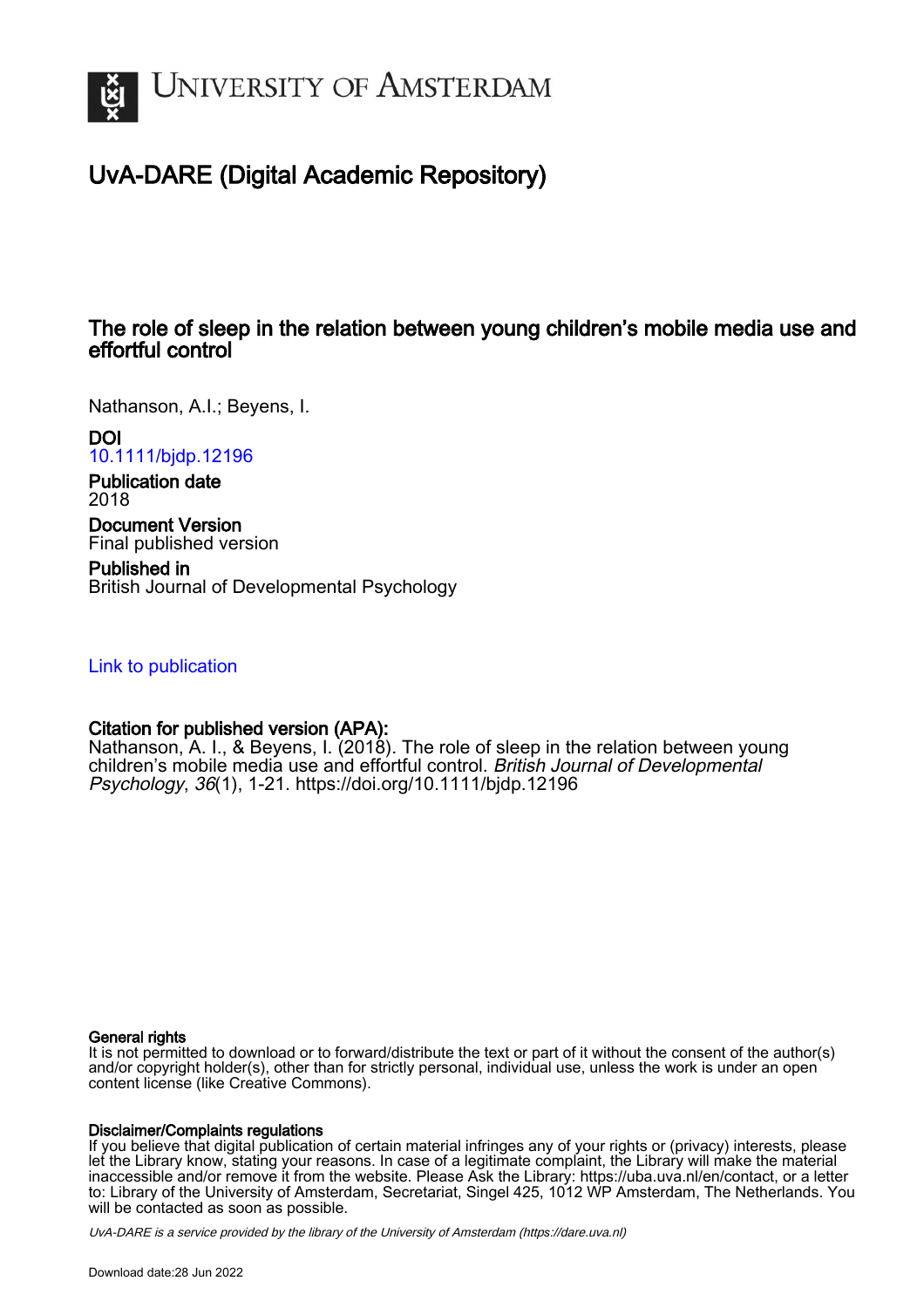

www.wileyonlinelibrary.com

# The role of sleep in the relation between young children's mobile media use and effortful control

Amy I. Nathanson<sup>1</sup>\* and Ine Beyens<sup>2</sup>

1 Ohio State University, Columbus, Ohio, USA

 $^2$ University of Amsterdam, The Netherlands

We explored the relations among young children's mobile media use, sleep, and a form of self-regulation, temperamental effortful control (EC), among a national sample of 402 mothers who completed an online survey. We found that the relation between mobile media use and EC was moderated by children's sleep time. Tablet use was negatively related to EC only among children who slept less at night (40% of our sample). However, hand-held game player use was positively related to EC among children who slept longer at night (60% of our sample). In addition, sleep quality was a mediator in the relation between evening tablet use and EC. Evening use related to later bedtimes, more bedtime resistance, and worse sleep duration, and these indicators of poor sleep quality, in turn, predicted weaker EC.

## Statement of contribution

#### What is already known on this subject?

- Young children are spending increasing amounts of time with mobile media, such as tablets and hand-held game players.
- Media exposure is related to children's self-regulation.
- Media exposure is related to children's sleep quality.

### What does this study adds?

- Number of sleep hours moderates the relation between mobile media use and EC among young children.
- Tablet time is negatively related to EC among young children who get fewer sleep hours.
- Hand-held game playing is positively related to EC among young children who get greater sleep hours.
- Sleep quality mediates the relation between evening tablet time and EC among young children.

Children are spending an increasing amount of time with mobile media, such as tablet computers and hand-held video game players (Common Sense Media, 2013; Cristia & Seidl, 2015; Kabali et al., 2015). Many parents and educators are hopeful that these interactive forms of technology will benefit children (Christakis, 2014), although concern remains that the time devoted to these devices may displace opportunities for other forms of learning (Radesky, Schumacher, & Zuckerman, 2015).

Thus far, scholars have not explored whether mobile device use is related to young children's effortful control (EC), a temperament-based type of self-regulation that is linked

<sup>\*</sup>Correspondence should be addressed to Amy I. Nathanson, School of Communication, Ohio State University, Columbus, OH 43210, USA (email: Nathanson.7@osu.edu).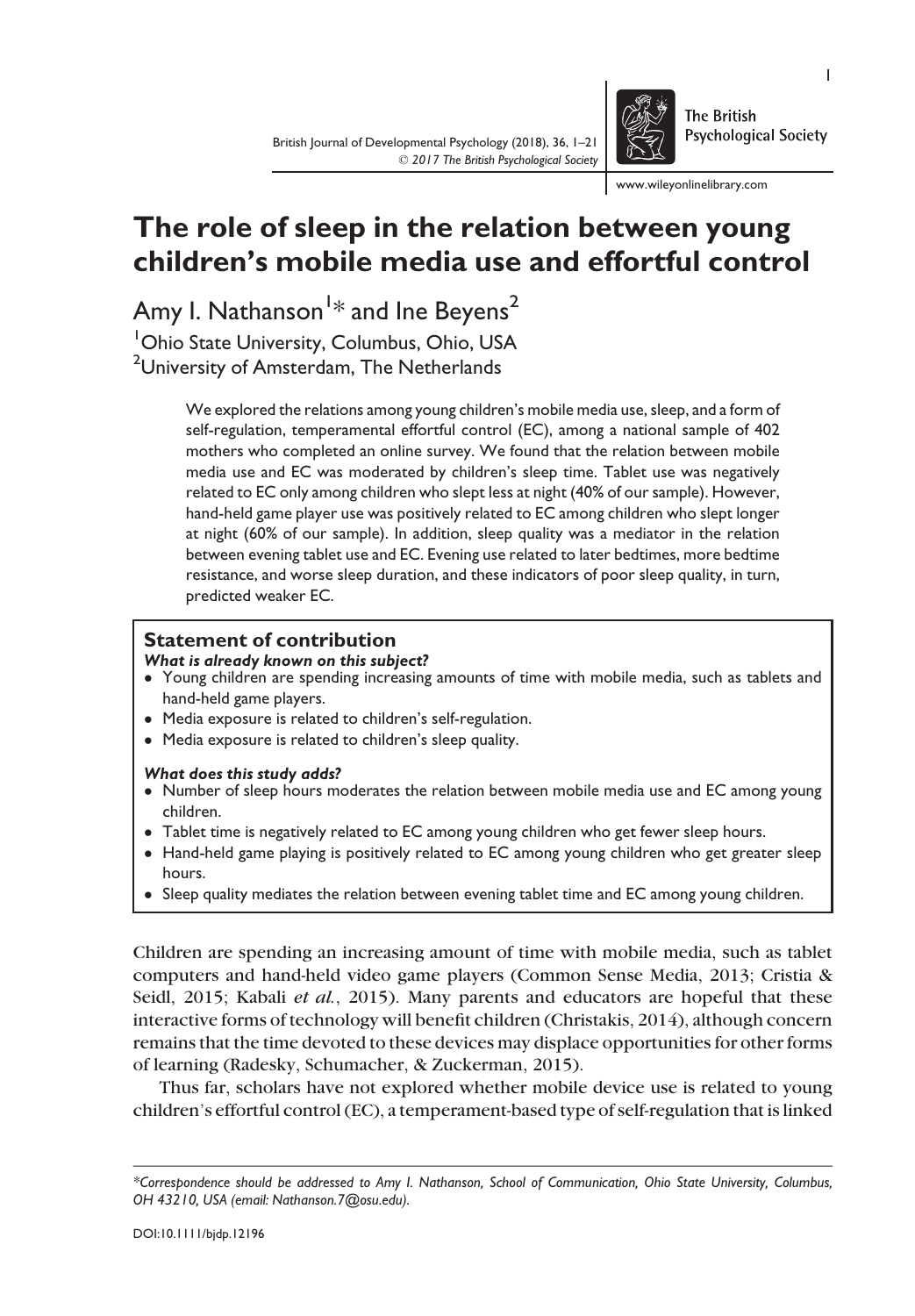#### 2 Amy I. Nathanson and Ine Beyens

with a wide range of developmental outcomes. The current study explored the relation between the use of two forms of mobile media (tablets and hand-held games) and EC among 3- to 5-year-olds. In addition, we aimed to identify individual differences in the relation between mobile media use and EC. Building on the findings from our prior work (Nathanson & Beyens, 2016), which uncovered a negative association between 3- to 5 year-olds' tablet use and their sleep quality, we examined the role of sleep as a mediator and moderator of the relation between device use and EC.

### Tablets, hand-held game players, and effortful control

Temperamental EC is a form of self-regulation that refers to a child's proclivity for inhibiting impulses, planning, and regulating attention (Eisenberg et  $al$ , 2004). Children with strong EC enact goals to drive behaviours rather than rely on pre-potent reactions to stimuli. As a result, EC is viewed as a measure of voluntary, rather than reactive, control (Spinrad et al., 2007). Moreover, children with strong EC can focus and sustain attention and, when necessary, easily shift their attention from one task to another. Consequently, measures of EC typically involve assessments of both inhibitory and attentional control (Eisenberg et al., 2009). EC is similar to executive function (EF), another dimension of self-regulation (Zhou, Chen, & Main, 2012). Whereas EC is considered a type of temperament, EF has been studied as a form of neuropsychological functioning that is linked with working memory in addition to inhibitory control, attentional focusing, and attentional flexibility (Blair & Razza, 2007; Miyake et al., 2000; Pennington & Ozonoff, 1996). Children with better self-regulation skills, whether in the form of EC or EF, have a higher likelihood of engaging in desirable everyday behaviours, such as following directions and turn-taking (Rhoades, Greenberg, & Domitrovich, 2009), and they enjoy greater success in both academic and social contexts (Kopp, 1982).

Although the development of self-regulation is linked with growth in the brain's prefrontal cortex, the course of its evolution can be shaped by environmental features (Bernier, Carlson, Deschênes, & Matte-Gagné, 2012; Li-Grining, 2007; Zelazo & Carlson, 2012). Relatively few studies have explored whether children's media exposure is related to their self-regulation. This is surprising since (1) children are regularly exposed to media throughout their development; and (2) self-regulation is intimately connected to the kinds of social, academic, and behavioural outcomes that are often the focus of scholarship on media effects among children.

Some work has explored these associations among infants. For example, Radesky, Silverstein, Zuckerman, and Christakis (2014) examined the links between media exposure and infant self-regulation (e.g., self-soothing behaviours, mood regulation) and found that infants with greater self-regulation difficulties watched more television over 1 year later. This finding supports Thompson, Adair, and Bentley's (2013) finding that mothers are more likely to provide media to fussy or challenging infants.

Some research with older children has explored the links between television exposure and types of EC, such as task persistence, impulse control, and attention problems. Christakis (2009) explained that early exposure to fast-paced television may deprive children from experiences in which focused attention and deep processing are required and can train developing brains to expect the pace of real life to mimic the pace of television content. However, this work has produced mixed findings, from positive to negative to null associations between child television viewing and these EC-related outcomes (Anderson, Levin, & Lorch, 1977; Friedrich & Stein, 1973; Friedrich-Cofer, Huston-Stein, Kipnis, Susman, & Clewett, 1979; Zimmerman & Christakis, 2007).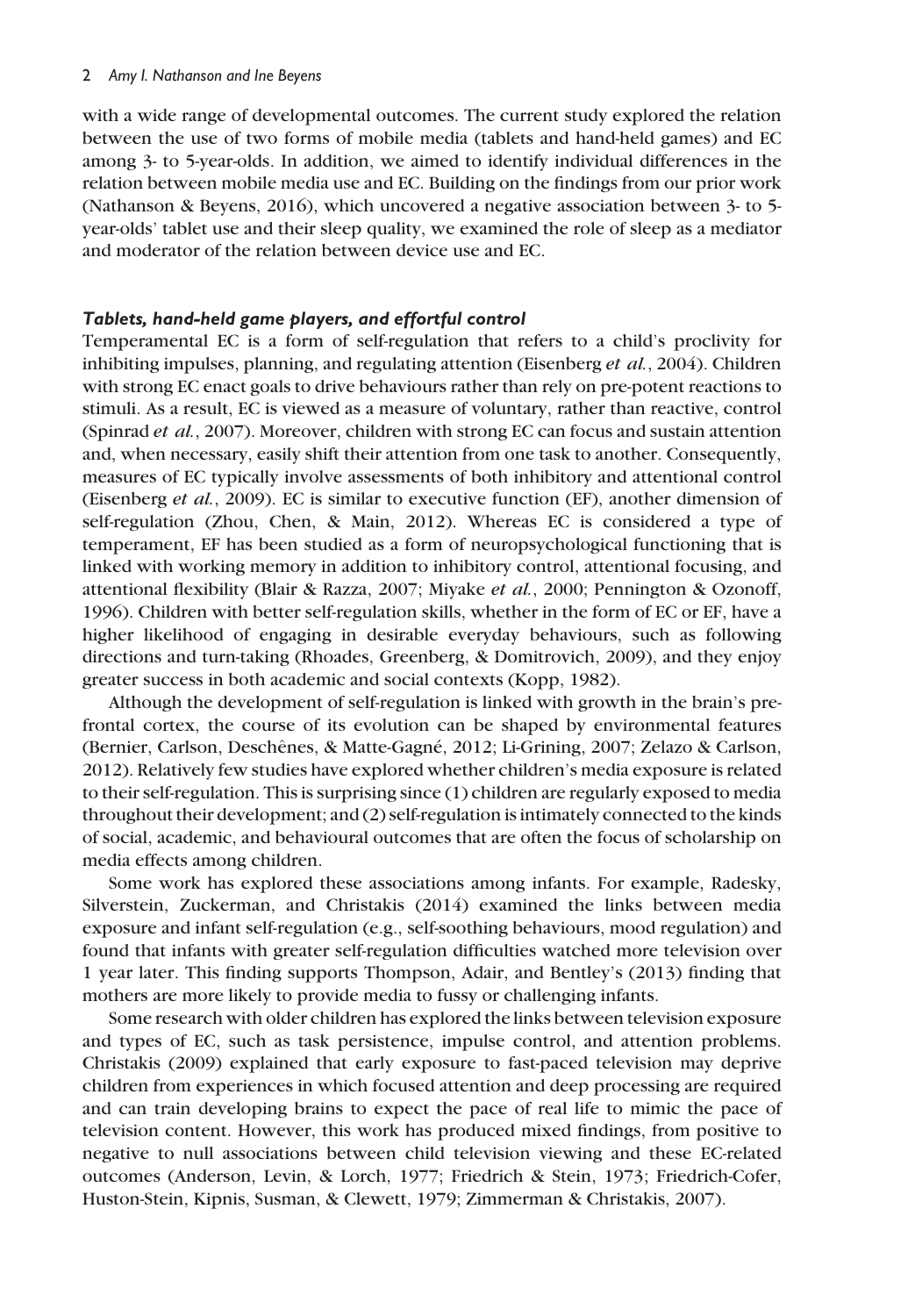Other research has investigated television exposure as a correlate or predictor of EF. This work has shown that heavy television viewing is related to weaker EF among young children, although relations sometimes vary according to what children view (Barr, Lauricella, Zack, & Calvert, 2010; Lillard, Drell, Richey, Boguszewski, & Smith, 2015; Lillard & Peterson, 2011; Linebarger, Barr, Lapierre, & Piotrowski, 2011; Nathanson, Aladé, Sharp, Rasmussen, & Christy, 2014). In explaining the positive associations observed in their work, Lillard et al. (2015) proposed that young children become cognitively overwhelmed by fast-paced, fantasy television content – an argument that could also describe children's reactions to tablet and gaming content. Nathanson *et al.* (2014) suggested that television programmes operate like an attention-directing parent, preventing children from processing stimuli they find interesting and requiring them to continually shift their attention to keep up with the programme.

## Tablets and EC

While some evidence has been accumulating concerning the association between television viewing and aspects of children's self-regulation, it remains unclear as to whether exposure to tablets is related to young children's self-regulation as well. This is an important gap in the literature, as tablet use is common among children (Common Sense Media, 2013; Cristia & Seidl, 2015; Kabali *et al.*, 2015). Since tablets can stream the same programmes that appear on television, we might expect that tablets and televisions will share similar relations with self-regulation.

However, tablets and televisions differ in important ways. First, tablets afford more interactivity compared to televisions (Christakis, 2014). Content shown on tablets can be easily paused, replayed, or otherwise tailored to suit the needs of the user, providing children with opportunities to exercise user control. In addition, children can interact with tablets, thereby engaging in planning and decision-making (Lee, 2015). When tablets respond to children's needs and adjust content accordingly, children may gain confidence in their ability to control their environment. In this way, tablets may allow children to practise self-regulation skills.

Second, tablets are portable and may be used for short periods in a variety of settings. Parents may supply tablets to young children in situations that would otherwise challenge children's patience (e.g., at a restaurant; Bentley, Turner, & Jago, 2016; Radesky et al., 2015). Children who use tablets in these settings may miss out on common opportunities to exercise their attentional focusing skills (Radesky et al., 2015). In addition, tablets may provide additional stimulation in already high-stimulation environments, possibly overwhelming children's cognitive resources. Finally, because of their portability, tablets may be used, put away, and offered again, providing children with a series of short play periods that are initiated and terminated by the parents. Under these circumstances, tablet exposure may reflect an entertainment experience that is parent-controlled and which deprives children of opportunities for thoughtful engagement with media content.

For these reasons, we cannot assume that the relation between tablet exposure and child outcomes will mimic that between television and child outcomes. Moreover, rationales can be built to predict both positive and negative associations with exposure. We investigated two competing hypotheses in order to understand the relation between tablet use and EC: either that tablet use will be related to weaker EC among 3- to 5-year-olds (H1a); or that tablet use will be related to stronger EC among 3- to 5-year-olds (H1b).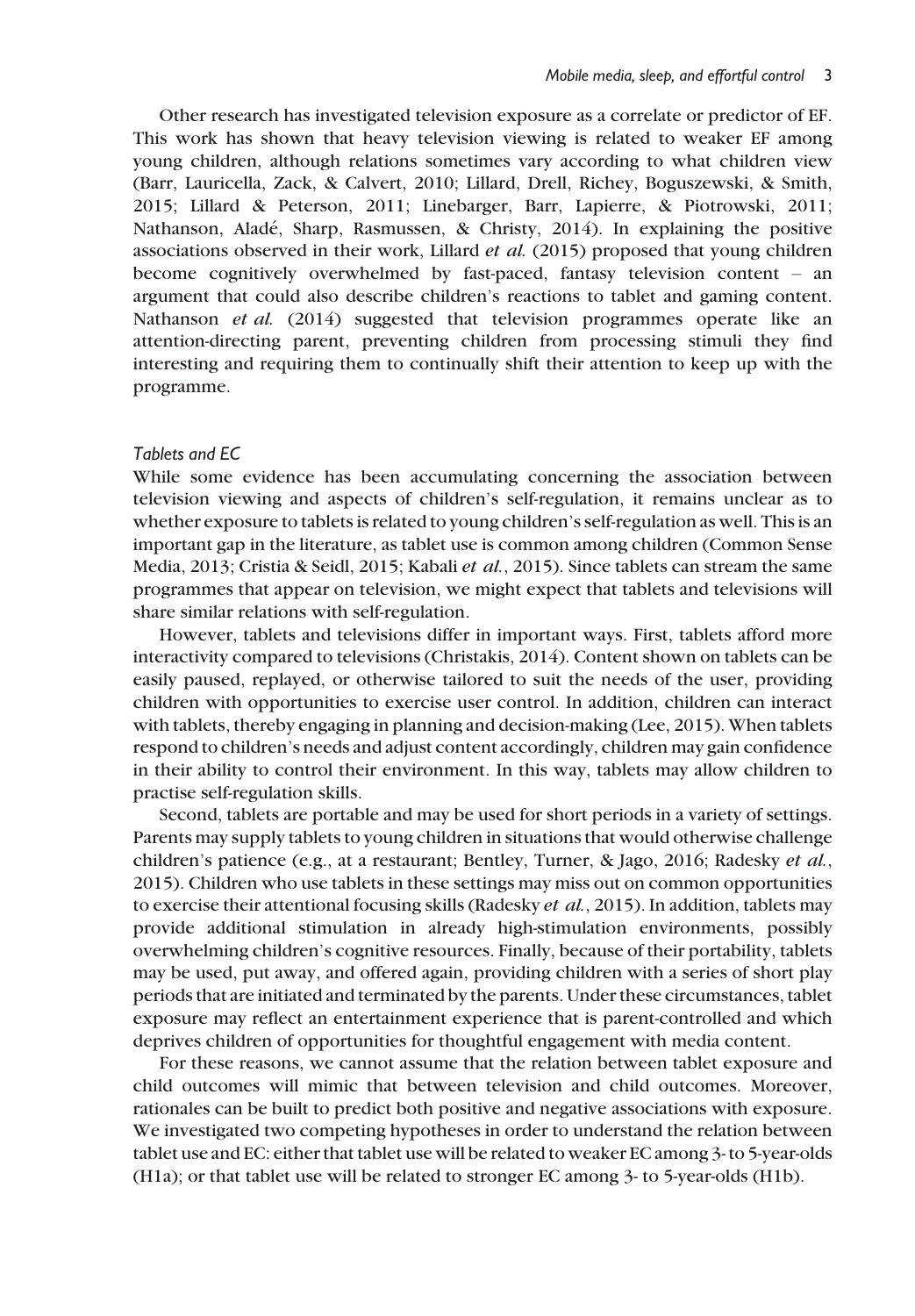### Hand-held game players and EC

Video gaming, in general, has been studied for decades, but little work has considered its association with self-regulation among young children. Although the concept of selfregulation is present in this literature, it is typically conceptualized differently. For example, poor self-regulation is often discussed as a marker of gaming addiction among adolescents and adults (LaRose, Lin, & Eastin, 2003).

Other work has explored the effects of video games on the cognitive performance of adults and children (Barlett, Vowels, Shanteau, Crow, & Miller, 2009; Boot, Kramer, Simons, Fabiani, & Gratton, 2008). The results of this work have been mixed, since video game use is associated with both worse academic performance and advanced cognitive skills among older children and adults, including aspects of EF (Bavelier *et al.*, 2011; Kuhn, Gleich, Lorenz, Lindenberger, & Gallinat, 2014). Sometimes video games are used to improve users' attentional focusing and cognitive flexibility. For example, computer games have been used as interventions to improve eight- to 12-year-old children's EF (Dovis, Van der Oord, Wiers, & Prins, 2015). These positive outcomes may be observed because game players must develop goals, exercise working memory, engage in impulse control, and use perspective-taking. In addition, when games are played as teams with partners, users gain experience with collaboration and turn-taking (Ulicsak & Cranmer, 2010).

Video game research has largely focused on stationary systems (e.g., Barlett et al., 2009; Boot et al., 2008; Dovis et al., 2015), but hand-held games are worth studying as well. Hand-held games are a distinct and popular type of media device in which players use a small console that contains both the controls and the screen displaying game content. These devices are self-contained in that they do not connect to a larger screen (e.g., a television), thereby permitting users to play the games in any location (e.g., Nintendo DS, Sony PlayStation Portable). The experience of playing a hand-held game is distinct from playing on a stationary system, especially among young children. For example, hand-held device use may be more sporadic, with parents providing children with devices within short windows of time and then withdrawing them just as often. Using hand-held devices in this manner may undermine any benefits that game playing delivers.

As with tablets, the relation between hand-held game players and young children's EC has not been investigated thus far. We advanced competing hypotheses to explore the relation between hand-held game player use and EC: either that hand-held game player use will be related to weaker EC among 3- to 5-year-olds (H2a); or that hand-held game player use will be related to stronger EC among 3- to 5-year-olds (H2b).

#### Sleep as a mediator of the mobile electronic device-effortful control relation

We also examined sleep as a possible mediator of the relation between mobile device use and EC. It is well documented that using screen media before bedtime is associated with poorer sleep outcomes among children and adolescents, such as staying up too late and experiencing daytime fatigue (Cain & Gradisar, 2010; Garrison, Liekweg, & Christakis, 2011; Hale & Guan, 2015). Research on adolescents also indicates that using mobile electronic devices at bedtime is related to more impaired sleep (Kubiszewski, Fontaine, Rusch, & Hazouard, 2014) and might be a more potent source of disruption compared with television (Bartel, Gradisar, & Williamson, 2015), although the results may depend on how children engage with media (Cain & Gradisar, 2010).

Although lack of sleep is not related to overall intelligence, sleep deprivation is associated with greater attention problems among children (Paavonen, Porka-Heiskanen,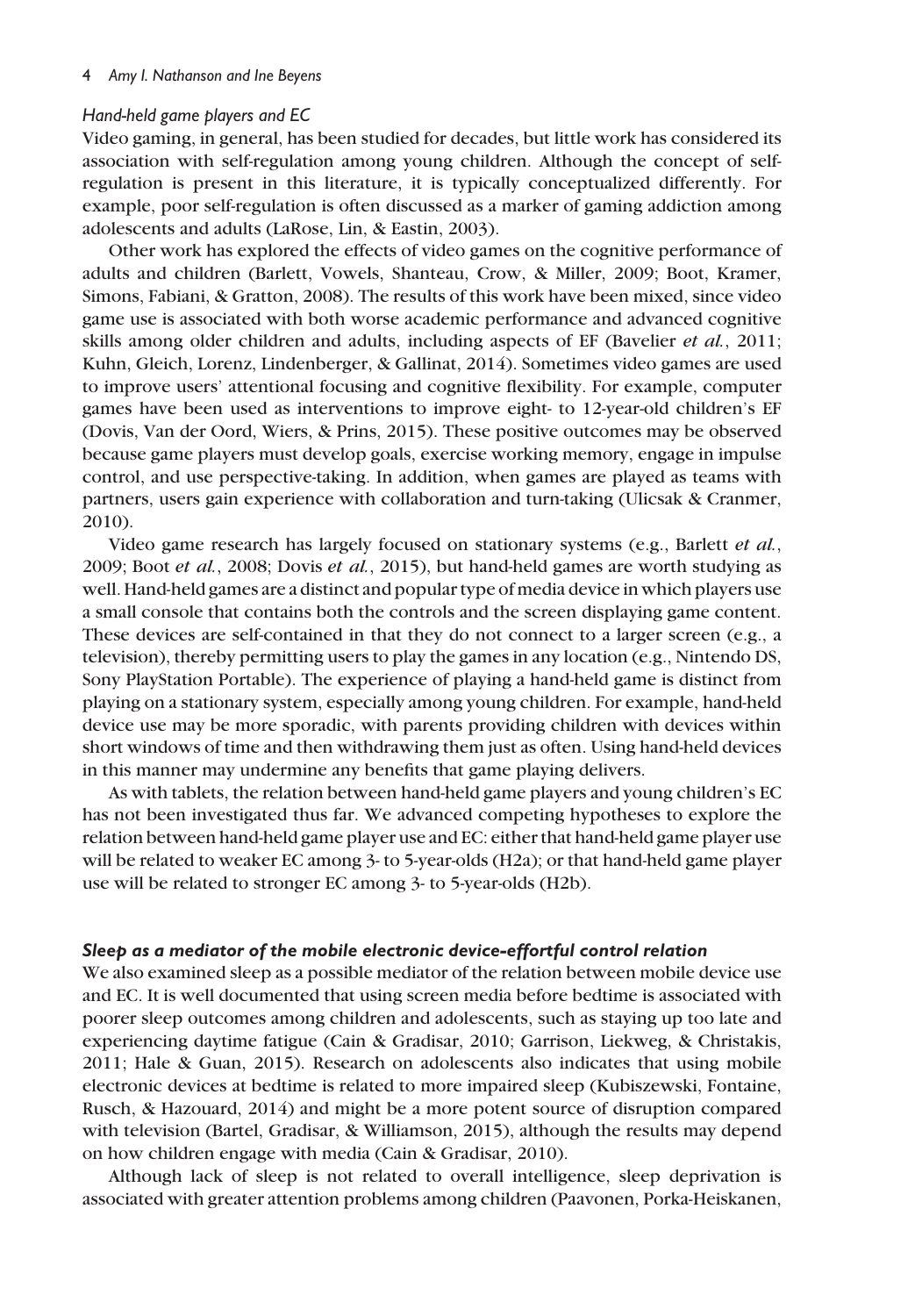& Lahikainen, 2009) and weaker cognitive performance and EF among five- to 12-year-old children (Astill, Van der Heijden, Van Ijzendoorn, & Someren, 2012). If mobile device use is related to poorer sleep quality, then these devices may be indirectly related to EC via sleep. There is precedent for examining this relation in other work, as Nathanson and Fries (2014) tested a similar type of model in their study of 3- to 5-year-olds and television. Nathanson and Fries (2014) found that 3- to 5-year-olds' television exposure was related to fewer sleep hours which, in turn, predicted weaker theory of mind. The authors did not find a similar indirect relation when they examined EF as an outcome; however, they only examined children's total sleep time (nighttime plus nap time). The current study also examined indirect associations, utilizing a greater variety of sleep measures and focusing on young children's EC instead.

We explored whether tablet use is indirectly related to young children's EC via indicators of sleep quality that are typically associated with children's media use and selfregulation, including their bedtimes, bedtime resistance, hours of sleep, and daytime sleepiness. In our prior paper, we found that evening tablet use was uniquely related to sleep variables, compared with other media forms (Nathanson & Beyens, 2016). As a result, we explored whether 3- to 5-year-old children's EC was ultimately implicated in the negative relation between tablet use and sleep quality. We predicted that evening tablet use would be indirectly related to 3- to 5-year-olds' EC via sleep quality. More specifically, we expected that evening tablet use would be related to worse sleep quality and that poor sleep quality, in turn, would be related to weaker EC (H3). Because we did not previously find any relations between hand-held game player use and sleep (Holmes, Kim-Spoon, & Deater-Deckard, 2016), we did not advance any predictions about the indirect association between game use and EC via sleep.

### Sleep as a moderator of the mobile electronic device-effortful control relation

In addition, sleep may moderate the relation between young children's mobile device use and EC. Prior work has found that the amount of sleep infants and young children accrue shapes how they respond to environmental influences (Berger, Miller, Seifer, Cares, & LeBourgeois, 2012; Bernier, Bélanger, Tarabulsy, Simard, & Carrier, 2014). During sleep, memories are consolidated, unnecessary synaptic connections established during the daytime are pruned, and the neural networks supporting sustained attention are maintained, contributing to better cognitive function (Astill et al., 2012). As Bernier et al. (2014) explained, children who lack adequate sleep may be less able to profit from productive environments and will thereby experience less positive outcomes compared to children with better sleep experiences. For example, Bernier et al. (2014) found that mothers' sensitive parenting was predictive of better EF only among infants who experienced more sleep at night.

In the same way, mobile media devices may be used and experienced differently by children who get less sleep. Perhaps these children are less able to use strategies to engage with these devices and instead become relatively passive receivers rather than active users. Similarly, sleep-deprived children may be more vulnerable to any negative aspects associated with using these devices. For example, tablets and game players may weaken sleep-deprived children's already diminished attentional capacities by providing highly stimulating content that becomes distracting rather than providing opportunities for thoughtful engagement.

Alternatively, parents may provide certain types of media to children with specific sleep profiles and temperament. Parents may find that well-rested children with easier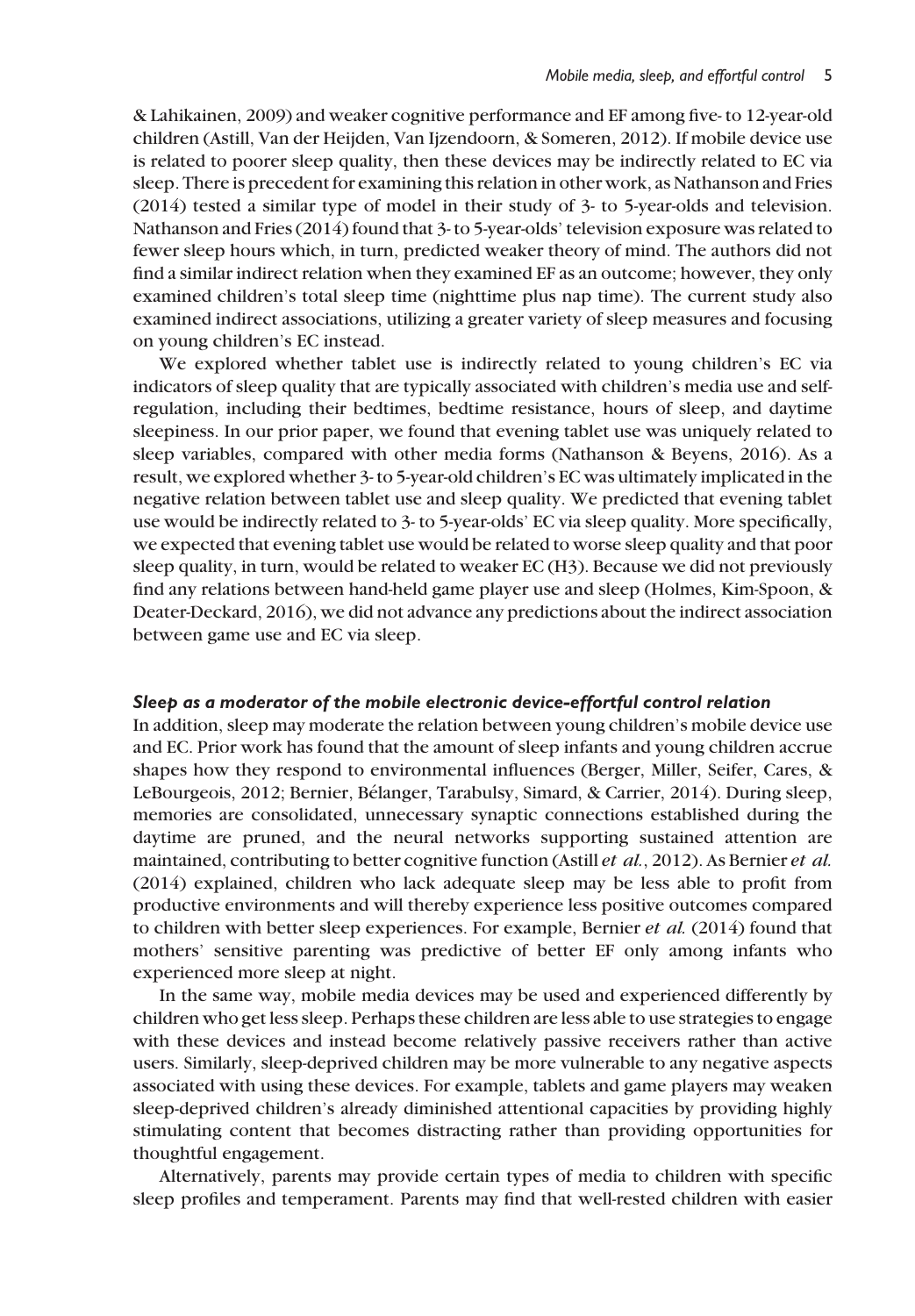temperaments are most satisfied by game players (which require more sustained attention) and that sleepy children with weaker self-regulation are entertained by tablets. Although we could not investigate the causal relations among mobile media use, sleep, and EC, we nevertheless expected to find that sleep would moderate the relation between mobile media use and EC among young children. More specifically, we predicted that the number of hours slept at night would moderate the relation between 3- to 5-year-olds' EC and their tablet use (H4); and between their EC and hand-held game player use (H5).

## Method

## Participants and procedures

Survey data from a national sample of 402 mothers of 3-, 4-, and 5-year-old children  $(M = 4.0, SD = 0.80; 52\%$  male) in the United States were collected for this study. Respondents were recruited through a national panel company and were required to meet several eligibility criteria, which included being the mother of a 3- to 5-year-old child who was not born prematurely, weighed at least 5 pounds at birth, who had not been diagnosed with a serious congenital anomaly or significant birth defect, and who did not experience any major trauma during delivery. Ethical approval for conducting this empirical work was provided by the author's institution.

Participants completed a 20-min online survey. On average, the participating mothers were 34.5 years old  $(SD = 8.7)$ . Most mothers reported their ethnicity as Caucasian (80%), followed by African American (7%), Hispanic (6%), Asian or Pacific Islander (4%), multiracial (2%), and Native American (0.5%). Most mothers were married or cohabitating (80%) and 43% worked outside of the home. On average, participants had received some college education ( $M = 3.50$ ,  $SD = 1.28$ , where response options ranged from less than high school [coded as 1] to graduate degree [coded as 6]). Average annual household income ranged between \$25,000 and \$49,999 ( $M = 4.26$ ,  $SD = 1.39$ , where response options ranged from 'less than \$10,000' [coded as 1] to '\$25,000 and \$49,000' [coded as 4] to '\$200,000 or more'[coded as 8]). On average, children attended a childcare provider 2 days per week ( $M = 2.59$ ,  $SD = 2.22$ ).

## Measures

## Children's mobile device use

Participants reported how many hours their child uses a tablet on a typical weekday and on a typical weekend day during the morning ('from the time the child awakens until lunch time'), the afternoon ('between lunch and dinner time'), and the evening ('between dinner and bedtime'), for a total of six questions. Participants were provided with a list of 12 30-min increments of time to respond to the questions (e.g., 'not at all', '1.5 hr'). Responses were translated into minutes and total exposure time scores for weekdays and weekends were created by summing across the responses from each daypart. We multiplied the sum for the weekday use by 5 and the sum for the weekend use by 2. These two products were summed and divided by 7 to produce average daily tablet use. Children's *hand-held game player use* was measured and calculated in the same way that tablet use was measured, producing an estimate of average daily hand-held game player use. Children's average *evening tablet use* was calculated by (1) multiplying weekday evening use, in minutes, by 5; (2) multiplying weekend evening use, in minutes, by 2; and (3) summing the resulting products together and dividing by 7. Children's evening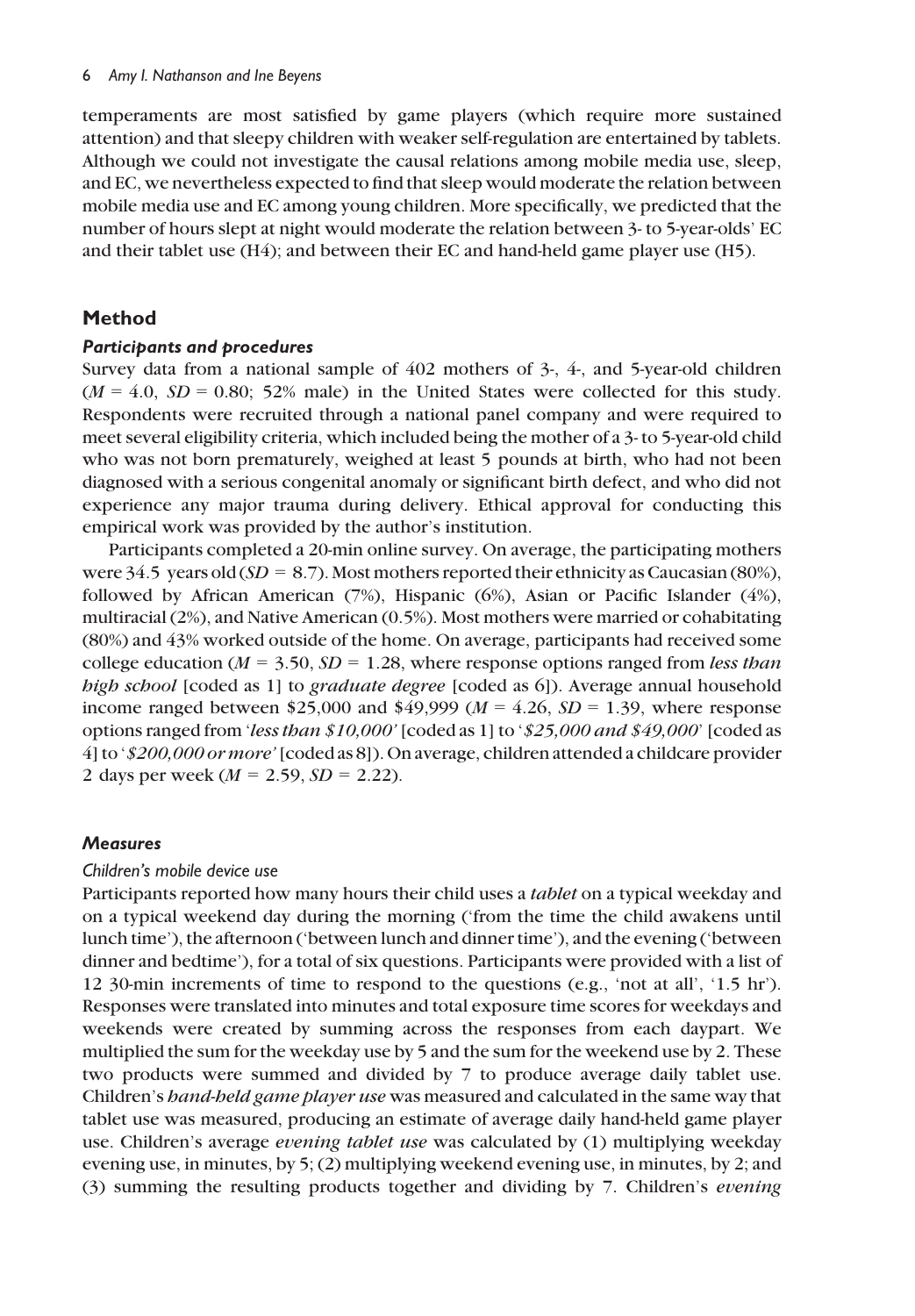hand-held game player use was calculated in the same way that evening tablet use was calculated. All mobile device use scores were converted into average use in hours to be included in the analyses.

### Children's sleep behaviours

We assessed children's sleep quantity and quality. Sleep quantity assessments were based on participant reports of the time that their child goes to bed in the evening and awakens in the morning. We calculated *total sleep time*, in hours, by subtracting bedtime scores from wake-time scores. Since parents are typically keenly aware of their children's schedules, parent estimates of bedtime and wake time are regarded as accurate and useful (Sadeh, 1996). In fact, parent reports of bedtime and wake time are used in conjunction with highly regarded actigraphy (activity-based monitoring) assessments in which sleep behaviours are derived from data provided by wristbands worn by the child overnight (Markovich, Gendron, & Corkum, 2015). Dimensions of sleep quality were assessed with the Children's Sleep Habits Questionnaire (CSHQ; Owens, Spirito, & McGuinn, 2000). The CSHQ is widely used in both academic and clinical research to assess children's sleep quality (Markovich *et al.*, 2015). Although its utility in diagnosing disordered sleep among children has been challenged (Markovich et al., 2015), other work has demonstrated that the measure has good reliability and validity in distinguishing children without sleep disorders and those seeking help for possible sleep disorders (Owens et al., 2000) and that CSHQ scores are correlated with actigraphy assessments (Veatch et al., 2015). We employed three subscales of the CSHQ that Owens *et al.* (2000) found to have particularly strong internal inconsistency compared to the other subscales: bedtime resistance (six items; e.g., 'my child struggles at bedtime'), sleep duration (three items; e.g., 'my child sleeps too little'), and *daytime sleepiness* (eight items; e.g., 'my child takes a long time to be alert'). Sleep behaviours were rated on a 3-point scale including 1 ('rarely [0 to 1 time per week]'), 2 ('sometimes  $\lceil 2 \rceil$  to 4 times per week]'), and 3 ('usually  $\lceil 5 \rceil$  to 7 times per week]'). Responses were summed to create scales for bedtime resistance,  $\alpha = .78$ , sleep duration,  $\alpha = .74$ , and daytime sleepiness,  $\alpha = .68$ , with higher scores indicating parent perceptions of greater sleep difficulty.

## Children's EC

Questions from the short form of the Early Childhood Behavior Questionnaire (ECB; Putnam, Gartstein, & Rothbart, 2006) were used to assess temperamental EC. The ECB is designed to measure aspects of temperament, including EC. Like Eisenberg *et al.* (2009), we measured attentional focusing (nine items, e.g., 'when picking up toys or other jobs, my 3–5-year-old child usually keeps at the task until it's done'), attentional shifting (five items, e.g., 'my 3–5-year-old child can easily shift from one activity to another'), and inhibitory control (13 items, e.g., 'my 3–5-year-old child is usually able to resist temptation when told s/he is not supposed to do something') to assess EC. On a scale from 1 (extremely untrue of my child) to 7 (extremely true of my child), participants rated how often they had observed their child engaged in the target behaviour within the past 6 months. Responses were averaged to create scales of attentional focusing, attentional shifting, and inhibitory control, with some questions requiring reverse coding. Following Cipriano and Stifter's (2010) procedures, we created a composite EC score by weighting each scale according to its total number of items and then summing the three products together. Composite scores are recommended and commonly used (Allan & Lonigan,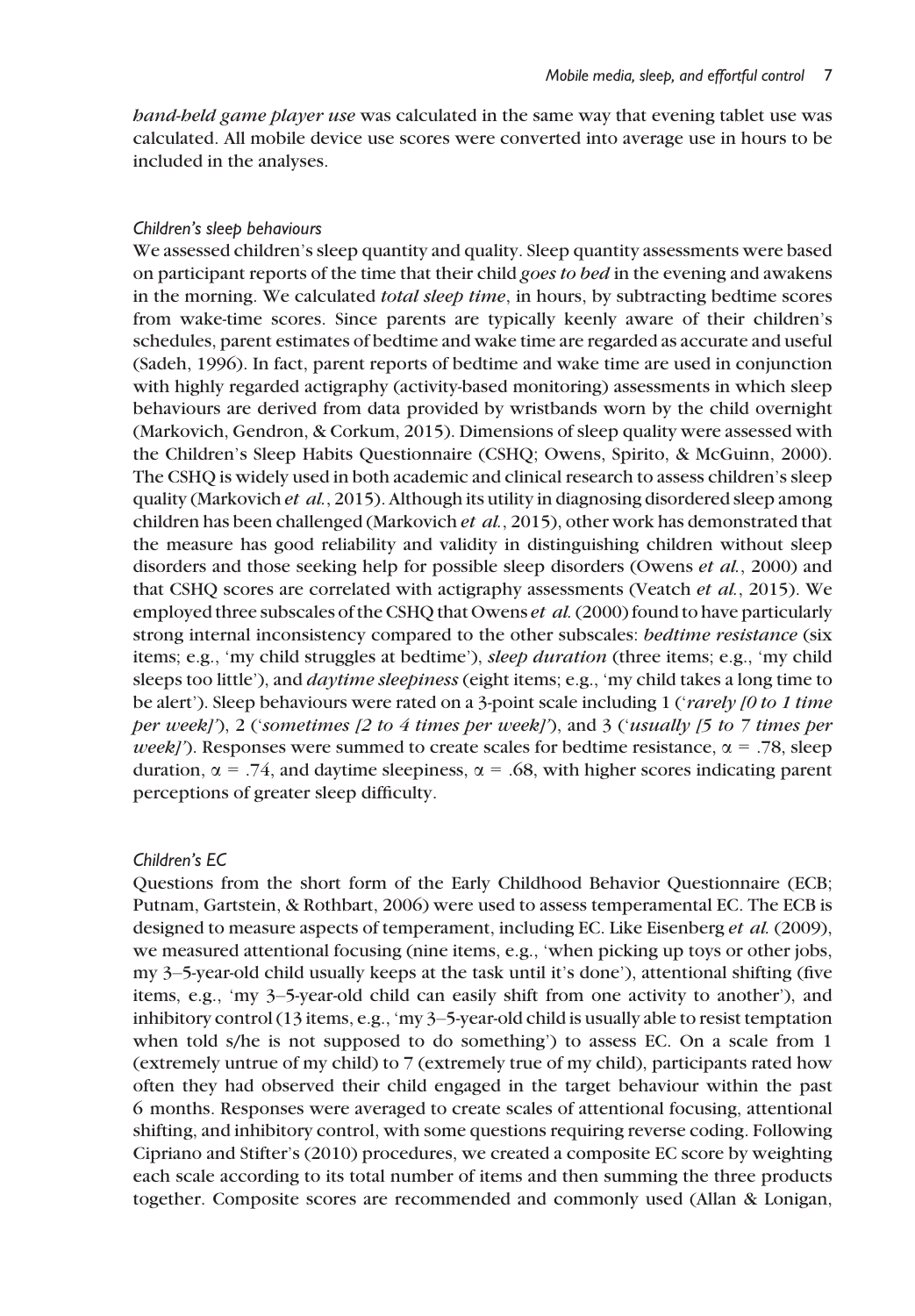2011; Belfort et al., 2016; Sulik, Blair, Mills-Koonce, & Greenberg, 2015; Tandon, Thompson, Moran, & Lengua, 2015), as they increase scale reliability, reduce random error, and provide parsimony (Holmes *et al.*, 2016; Rushton, Brainerd, & Pressley, 1983). Higher scores indicated stronger EC,  $\alpha = .83$ .

## **Covariates**

We controlled for the child's age, the child's sex  $(1 = boy, 2 = girl)$ , the mother's employment status ( $1 =$ employed,  $2 =$  not employed), the number of days the child attends childcare, the mother's education, and the household income. In addition, we controlled for children's overall television viewing and evening television viewing so that we could assess the unique contributions of tablets and hand-held game players to EF. Parents reported their children's television viewing in the same way that tablet use and hand-held game player use were reported. Television viewing scores were converted into hours to be included in the analyses.

### Analyses

To explore the hypothesized relations between EC and tablets (H1) and hand-held game players (H2), we conducted a multiple regression analysis. The first model included the covariates. The second model contained the media variables. An alpha level of .05 was used for this statistical test.

To examine the role of sleep as a mediator (H3) and moderator (H4, H5) of the relation between mobile device use and EC, we used PROCESS, a computational tool for SPSS (Hayes, 2013). The PROCESS SPSS macro uses linear regression analysis to test mediated and moderated relationships and uses bootstrap samples to generate estimates of mediation. To examine the mediated relationships, we conducted five different analyses, one for each sleep variable (bedtime, total sleep time, bedtime resistance, sleep duration, daytime sleepiness), using 5,000 bootstrap samples to generate bias-corrected bootstrap confidence intervals. All of the mediation analyses identified evening tablet use as the independent variable, the sleep variable as the mediator variable, and EC as the dependent variable, and included the covariates.

To examine the moderated relationships, we conducted two different analyses, one for tablet use and one for hand-held game player use. All of the moderation analyses included the interaction term between either tablet use or hand-held game player use and sleep hours, identified EC as the dependent variable, and included the covariates. The interactions were probed using the Johnson-Neyman technique (Bauer & Curran, 2005; Hayes, 2013) to determine at which levels of sleep time the relations between EC and tablet use and hand-held game playing were statistically significant. We used 95% confidence intervals to investigate the mediated and moderated relationships. Estimates are significant at the .05 level when the 95% confidence interval (CI) did not contain 0.

## Results

## Descriptive statistics

On average, children spent approximately 1 hr and 24 min a day using a tablet computer  $(M = 84.15 \text{ min}, SD = 126.69; \text{Median} = 36.43 \text{ min}, IQR = 120.00), \text{with almost } 25 \text{ min}$ in the evening ( $M = 23.46$  min,  $SD = 39.78$ ; Median = 0.00 min, IOR = 30.00). Half of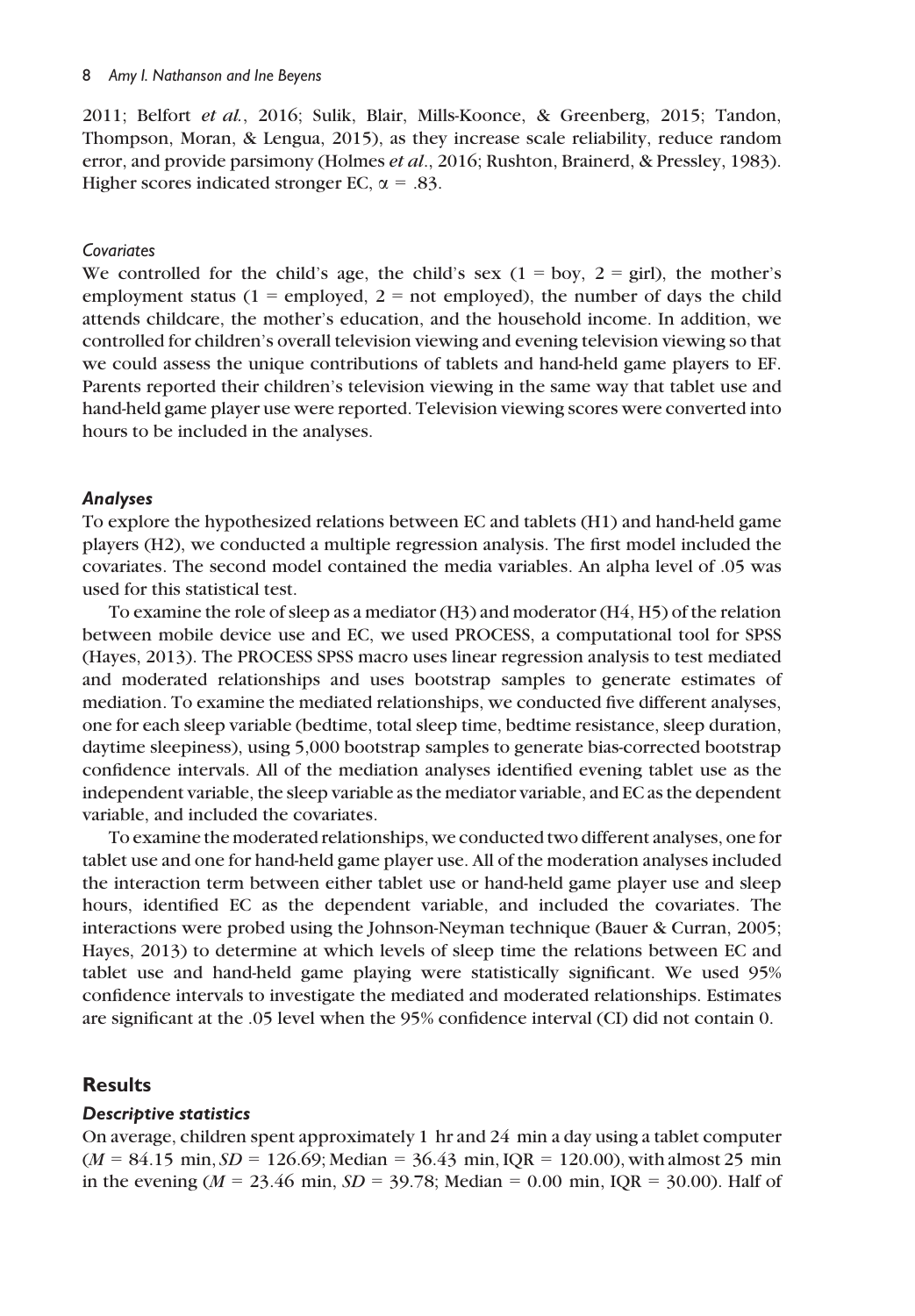the children used a tablet for  $\leq 36.43$  min a day, one in four used a tablet between 36.43 min and 2 hr a day, and another quarter used a tablet for more than 2 hr a day. In addition, on average, children spent approximately half an hour using a hand-held game player a day ( $M = 35.34$  min,  $SD = 83.61$ ; Median = 0.00 min, IQR = 30.00), with almost 10 min in the evening  $(M = 8.88$  min,  $SD = 23.43$ ; Median = 0.00 min,  $IQR = 0.00$ . Almost three in four children never used a game player, and one in three children used a game player for more than 30 min a day. Moreover, on average, children watched television for approximately 3 hr and 48 min a day  $(M = 228.15 \text{ min})$ ,  $SD = 158.42$ ; Median = 192.86 min, IQR = 171.43), with approximately 1 hr and 15 min in the evening ( $M = 76.77$  min,  $SD = 63.15$ ; Median = 60.00 min, IOR = 81.43). One in four children watched <2 hr of television a day, another quarter watched between 2 and 3 hr, and half of the children watched more than 3 hr a day.

Only a few parents reported that their child went to bed before 18:00 (0.5%) or between 18:00 and 19:00 (0.7%) in the evening. One in seven parents reported that their child went to bed between 19:00 and 20:00 (14.9%), 36.1% between 20:00 and 21:00, 29.4% between 21:00 and 22:00, 12.9% between 22:00 and 23:00, and 6% after 23:00. One percentage of parents reported that their child woke up between 04:00 and 05:00 in the morning, and 3% between 05:00 and 06:00. Almost one in four parents reported that their child woke up between 06:00 and 07:00 in the morning (24.4%), 36.6% between 07:00 and 08:00, 21.1% between 08:00 and 09:00, 9.2% between 09:00 and 10:00, 2.7% between 10:00 and 11:00, and 2% after 11:00. These bedtimes and wake times are similar to those reported in prior research (Yuwen et al., 2016). On average, children slept for approximately 10 hr and 40 min each night  $(M = 10.66$  hr,  $SD = 1.02$ ; Median = 11.00 hr,  $IQR = 1.00$ . With respect to children's sleep quality, parents indicated that, on average, children rarely experienced bedtime resistance  $(M = 9.21)$ ,  $SD = 3.02$ ; Median = 8.00, IQR = 4.00), compromised sleep duration ( $M = 4.15$ ,  $SD = 1.45$ ; Median = 4.00, IQR = 2.00), or daytime sleepiness ( $M = 11.33$ ,  $SD = 2.58$ ; Median  $= 11.00$ , IQR  $= 4.00$ ). Almost one in four parents indicated that their child at least sometimes (2–4 times per week) experienced bedtime resistance (22.9%), approximately two in 10 parents indicated that their child at least sometimes experienced compromised sleep duration (18.4%), and 7.2% of parents indicated that their child at least sometimes experienced daytime sleepiness.

Finally, on average, parents indicated that children's EC was at about the mid-point of the scales, suggesting neutral to slight agreement with the items (attentional focusing,  $M = 4.53$ ,  $SD = 0.94$ ; Median = 4.56, IQR = 1.22; attentional shifting,  $M = 4.25$ ,  $SD = 0.99$ ; Median = 4.20, IQR = 1.20; inhibitory control,  $M = 4.62$ ,  $SD = 0.93$ ; Median =  $4.62$ , IQR = 1.15; and composite EC,  $M = 4.52$ ,  $SD = 0.83$ ; Median =  $4.52$ ,  $IQR = 1.07$ ). More than one in three parents rated their child's attentional focusing behaviours (34.9%) and attentional shifting behaviours (37.9%) to be slightly to extremely true, and six in 10 parents rated their child's inhibitory control to be slightly to extremely true (60.1%).

#### Hypothesis testing

The correlations among all key variables are included in Table 1.

H1 and H2 focused on the association between EC and tablets and hand-held game players, respectively. In the first model of the regression analysis, the child's age ( $\beta = .18$ ,  $p < .001$ ) and income level ( $\beta = .16$ ,  $p = .003$ ) were significantly related to EC. Older children and children in households with higher income had relatively stronger EC. The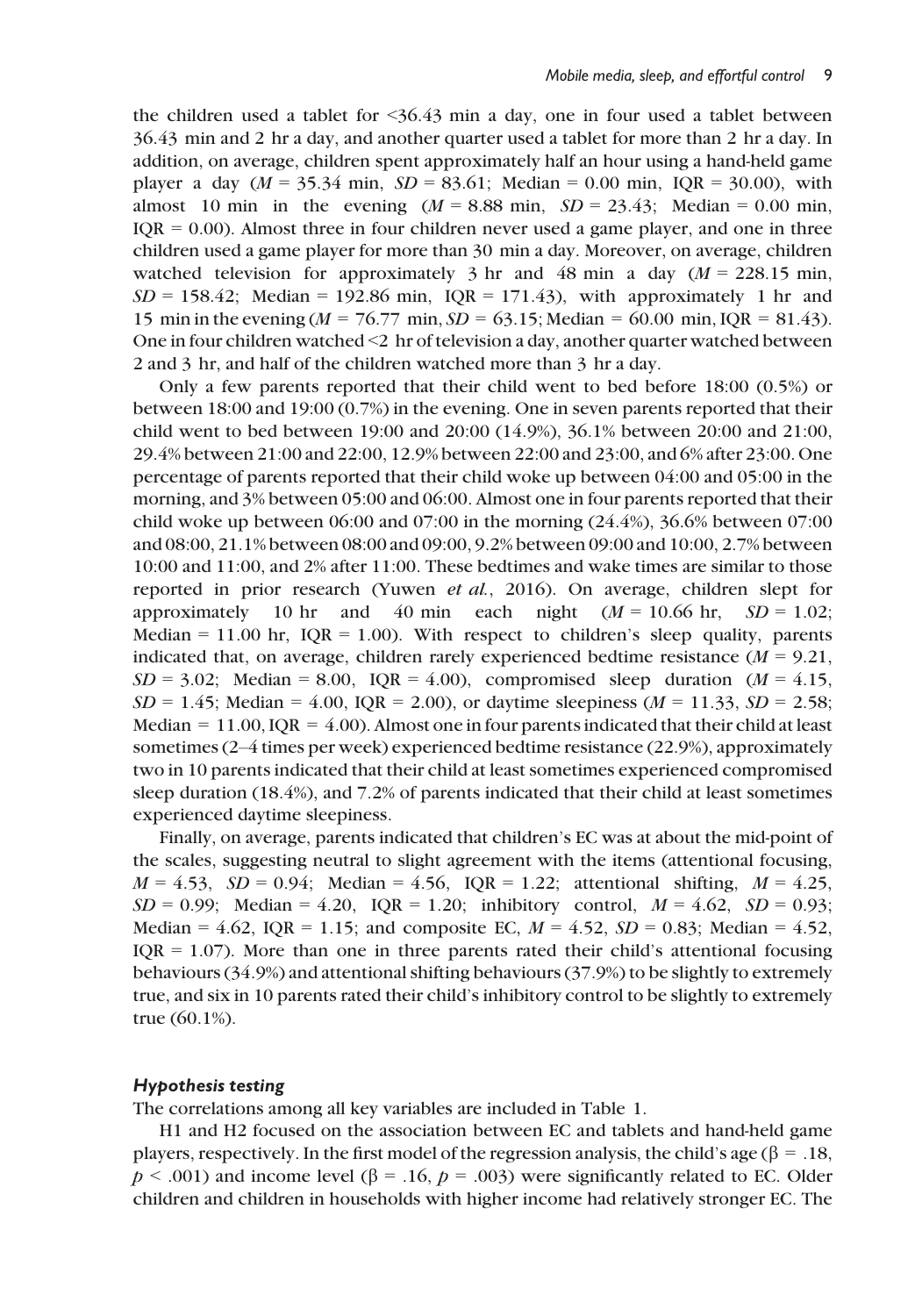|                                                                                                                         |                | $\ddot{ }$                 | 4.                           | $\mathfrak{p}$      | .<br>ف                        | $\mathbb{R}^+$                           | $\infty$        | $\ddot{\circ}$                                                  | $\leq$                                                                                    | $\frac{1}{2}$                                                                       | $\frac{1}{2}$          | $\frac{1}{2}$                                                | $\frac{4}{1}$                                                                                                                                                                                                                              | $\frac{1}{2}$                      | $\leq$                                                                                             | $\overline{2}$                                                                                                                                                                                                                                                                                                                                    |
|-------------------------------------------------------------------------------------------------------------------------|----------------|----------------------------|------------------------------|---------------------|-------------------------------|------------------------------------------|-----------------|-----------------------------------------------------------------|-------------------------------------------------------------------------------------------|-------------------------------------------------------------------------------------|------------------------|--------------------------------------------------------------|--------------------------------------------------------------------------------------------------------------------------------------------------------------------------------------------------------------------------------------------|------------------------------------|----------------------------------------------------------------------------------------------------|---------------------------------------------------------------------------------------------------------------------------------------------------------------------------------------------------------------------------------------------------------------------------------------------------------------------------------------------------|
| 4. Maternal employment<br>5. Household<br>2. Child's sex<br>3. Childcare attendance<br>. Child's age                    | $\overline{c}$ | $.22***$<br>$\overline{q}$ | $-0.97$<br>$-1.34$<br>$+8.0$ | $05 = \frac{1}{26}$ | $-03$ $-04$ $+28$ $+04$ $+04$ | $-0.07$<br>$-0.07$<br>$-1.47$<br>$-1.47$ | $3.585$ 3.3     | $8\overline{q}$ $8\overline{q}$ $8\overline{q}$ $8\overline{q}$ | $\overline{5}$ $\overline{5}$ $\overline{5}$ $\overline{5}$ $\overline{5}$ $\overline{1}$ | $\frac{3}{2}$ $\frac{3}{2}$ $\frac{4}{2}$ $\frac{5}{2}$ $\frac{5}{2}$ $\frac{3}{2}$ | 55.8887                | $33\frac{1}{2}$ $3\frac{1}{2}$ $3\frac{1}{2}$ $3\frac{1}{2}$ | $\frac{4}{3}$<br>$\frac{4}{3}$<br>$\frac{4}{3}$<br>$\frac{4}{3}$<br>$\frac{4}{3}$<br>$\frac{4}{3}$<br>$\frac{4}{3}$<br>$\frac{4}{3}$<br>$\frac{4}{3}$<br>$\frac{4}{3}$<br>$\frac{4}{3}$<br>$\frac{4}{3}$<br>$\frac{4}{3}$<br>$\frac{4}{3}$ | 55533                              | $5 - 3$<br>$5 - 3$<br>$5 - 3$<br>$5 - 1$<br>$5 - 1$<br>$5 - 1$<br>$5 - 1$                          | $\frac{1}{3}$<br>$\frac{1}{3}$<br>$\frac{1}{3}$<br>$\frac{1}{3}$<br>$\frac{1}{3}$<br>$\frac{1}{3}$<br>$\frac{1}{3}$<br>$\frac{1}{3}$<br>$\frac{1}{3}$<br>$\frac{1}{3}$<br>$\frac{1}{3}$<br>$\frac{1}{3}$<br>$\frac{1}{3}$<br>$\frac{1}{3}$                                                                                                        |
| education<br>6. Maternal<br>income                                                                                      |                |                            |                              |                     |                               | $-15*$                                   | $23***$<br>$-0$ | $300^+$                                                         | $.86***$<br>$-14*$                                                                        | $-0$                                                                                | $.09+$                 | $-0.03$                                                      | $-06$                                                                                                                                                                                                                                      | $\ddot{\mathbf{e}}$                | $-0.0$                                                                                             | $\frac{1}{2}$                                                                                                                                                                                                                                                                                                                                     |
| 7. Television<br>viewing<br>8. Game                                                                                     |                |                            |                              |                     |                               |                                          |                 | $\frac{1}{8}$<br>$\stackrel{*}{=}$                              | $22***$                                                                                   | $23$ <sup>***</sup><br>$.82***$                                                     | 06<br>$\sum_{i=1}^{n}$ | $\overline{\mathrm{SO}}$<br>$\overline{c}$                   | 20<br>108                                                                                                                                                                                                                                  | $\frac{1}{2}$<br>05                | $\frac{1}{2}$<br>$\frac{1}{2}$<br>$\frac{1}{2}$                                                    | $-13$ <sup>##</sup><br>$\frac{*}{\cdot}$                                                                                                                                                                                                                                                                                                          |
| player use<br>9. Tablet use<br>10. Evening<br>television<br>viewing                                                     |                |                            |                              |                     |                               |                                          |                 |                                                                 | $\frac{*}{\pm}$                                                                           | $10^{+}$<br>25***                                                                   | $rac{3}{14}$<br>=      | $-0.6$                                                       | $\frac{1}{2}$                                                                                                                                                                                                                              | .।<br>.। 9 <sup>≽≑</sup> रं        | $16^{34}$<br>24***                                                                                 | $-10^{+}$                                                                                                                                                                                                                                                                                                                                         |
| II. Evening<br>game                                                                                                     |                |                            |                              |                     |                               |                                          |                 |                                                                 |                                                                                           |                                                                                     | 8                      | $-03$                                                        | 50                                                                                                                                                                                                                                         | $rac{\ast}{\cdot}$                 | $\frac{1}{2}$                                                                                      | $\overline{c}$                                                                                                                                                                                                                                                                                                                                    |
| player use<br>12. Evening<br>tablet use                                                                                 |                |                            |                              |                     |                               |                                          |                 |                                                                 |                                                                                           |                                                                                     |                        | $\frac{1}{\sqrt{1}}$                                         | $.18***$                                                                                                                                                                                                                                   | $\sum_{i=1}^{45}$                  | .il<br>∴                                                                                           | $-0.5$                                                                                                                                                                                                                                                                                                                                            |
| 13. Sleep time<br>14. Bedtime resistance<br>15. Sleep duration<br>16. Daytime<br>sleepiness<br>I7. Effortful<br>control |                |                            |                              |                     |                               |                                          |                 |                                                                 |                                                                                           |                                                                                     |                        |                                                              | $\sum_{i=1}^{n}$                                                                                                                                                                                                                           | $-23$ <sup>***</sup><br>41***<br>1 | $-15$ <sup>334</sup><br>$-23$ <sup>345</sup><br>$-28$<br>$-15$<br>$-15$<br>$-15$<br>$-15$<br>$-15$ | $\begin{array}{r} .09^+ \\ .19^+ \\ .19^+ \\ .19^+ \\ .19^+ \\ .19^+ \\ .19^+ \\ .19^+ \\ .19^+ \\ .19^+ \\ .19^+ \\ .19^+ \\ .19^+ \\ .19^+ \\ .19^+ \\ .19^+ \\ .19^+ \\ .19^+ \\ .19^+ \\ .19^+ \\ .19^+ \\ .19^+ \\ .19^+ \\ .19^+ \\ .19^+ \\ .19^+ \\ .19^+ \\ .19^+ \\ .19^+ \\ .19^+ \\ .19^+ \\ .19^+ \\ .19^+ \\ .19^+ \\ .19^+ \\ .19$ |

Notes.  ${}^{\dagger}p$  < .10; \* $p$  < .05; \*\* $p$  < .01; \*\*\* $p$  < .001. Notes.  ${}^{\ast}p < .10; {}^{\ast}p < .05; {}^{\ast}{}^{\ast}p < .01; {}^{\ast}{}^{\ast}{}^{\ast}p < .001$ .

Table 1. Zero-order correlations among all measures

Table 1. Zero-order correlations among all measures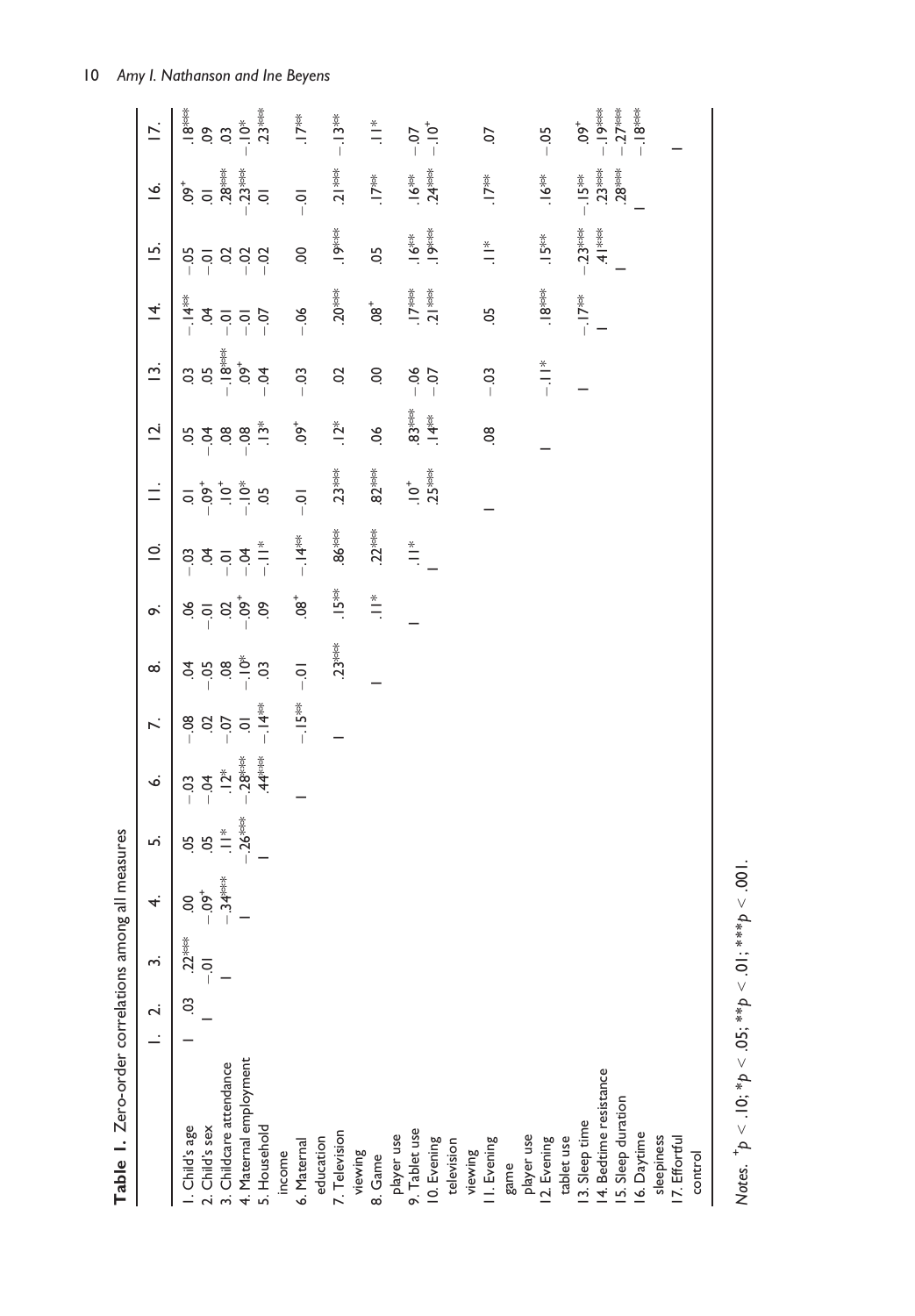first step of the regression equation explained 8% of variance in EC. In the second model, all of the media variables contributed an additional 4% of variance, with television viewing holding a negative association ( $\beta = -.10, p = .045$ ). Tablet use was negatively related to EC ( $\beta$  = -.11,  $p$  = .029), but hand-held game player use was positively related to EC  $(\beta = .14, p = .004)$ . Consequently, overall tablet use was related to relatively worse EC and hand-held game player use was related to relatively better EC.

H3 predicted that evening tablet use would be related to more sleep disturbances which, in turn, would predict relatively weaker EC. We found that evening tablet use was significantly associated with children's EC via (1) their bedtimes (point estimate  $= -0.0008$ ; bias-corrected bootstrap 95% CI  $= -0.0015$  to  $-0.0002$ ; (2) bedtime resistance (point estimate  $=$  -.0005; bias-corrected bootstrap 95% CI  $=$  -.0011 to  $-.0001$ ); and (3) sleep duration (point estimate  $= -.0007$ ; bias-corrected bootstrap 95%  $CI = -0.0014$  to  $-0.0002$ ) (see Table 2). Evening tablet use was related to later bedtimes, more bedtime resistance, and worse sleep duration. Each sleep variable was, in turn, related to weaker EC. Children's total sleep time and daytime sleepiness were not significant mediators.

H4 and H5 predicted that the relations between tablet use (H4) and hand-held game player use (H5) and EC would be moderated by children's total sleep time. We found

|                      |                |        | 95% CI    |           |
|----------------------|----------------|--------|-----------|-----------|
|                      | Point estimate | SE     | Lower     | Upper     |
| <b>Bedtime</b>       |                |        |           |           |
| Direct effects       | $-.0009$       | 0.0011 | $-0.0030$ | 0.0012    |
| Indirect effects     | $-.0008$       | 0.0003 | $-0.0015$ | $-0.0002$ |
| <b>Total effects</b> | $-.0017$       | 0.0010 | $-0.0037$ | 0.0003    |
| Bedtime resistance   |                |        |           |           |
| Direct effects       | $-.0012$       | 0.0010 | $-0.0032$ | 0.0008    |
| Indirect effects     | $-.0005$       | 0.0002 | $-0.0011$ | $-0.0001$ |
| Total effects        | $-.0017$       | 0.0010 | $-0.0037$ | 0.0003    |
| Sleep duration       |                |        |           |           |
| Direct effects       | $-.0010$       | 0.0010 | $-0.0030$ | 0.0009    |
| Indirect effects     | $-.0007$       | 0.0003 | $-0.0014$ | $-0.0002$ |
| Total effects        | $-.0017$       | 0.0010 | $-0.0037$ | 0.0003    |
| Total sleep time     |                |        |           |           |
| Direct effects       | $-.0016$       | 0.0010 | $-0.0036$ | 0.0004    |
| Indirect effects     | $-.0001$       | 0.0001 | $-0.0005$ | 0.0000    |
| <b>Total effects</b> | $-.0017$       | 0.0010 | $-0.0037$ | 0.0003    |
| Daytime sleepiness   |                |        |           |           |
| Direct effects       | $-.0013$       | 0.0010 | $-0.0033$ | 0.0007    |
| Indirect effects     | $-.0004$       | 0.0003 | $-0.0011$ | 0.0000    |
| <b>Total effects</b> | $-.0017$       | 0.0010 | $-0.0037$ | 0.0003    |

Table 2. Mediation of the relation between evening tablet use and children's temperamental effortful control via sleep disturbances

Note. Analyses are based on 5,000 bootstrap samples and control for the child's age, the child's sex, the child's typical evening television viewing time, childcare attendance, maternal education, maternal employment, and household income.  $CI =$  confidence interval; an estimate is significant at the .05 level if the 95% CI does not contain 0.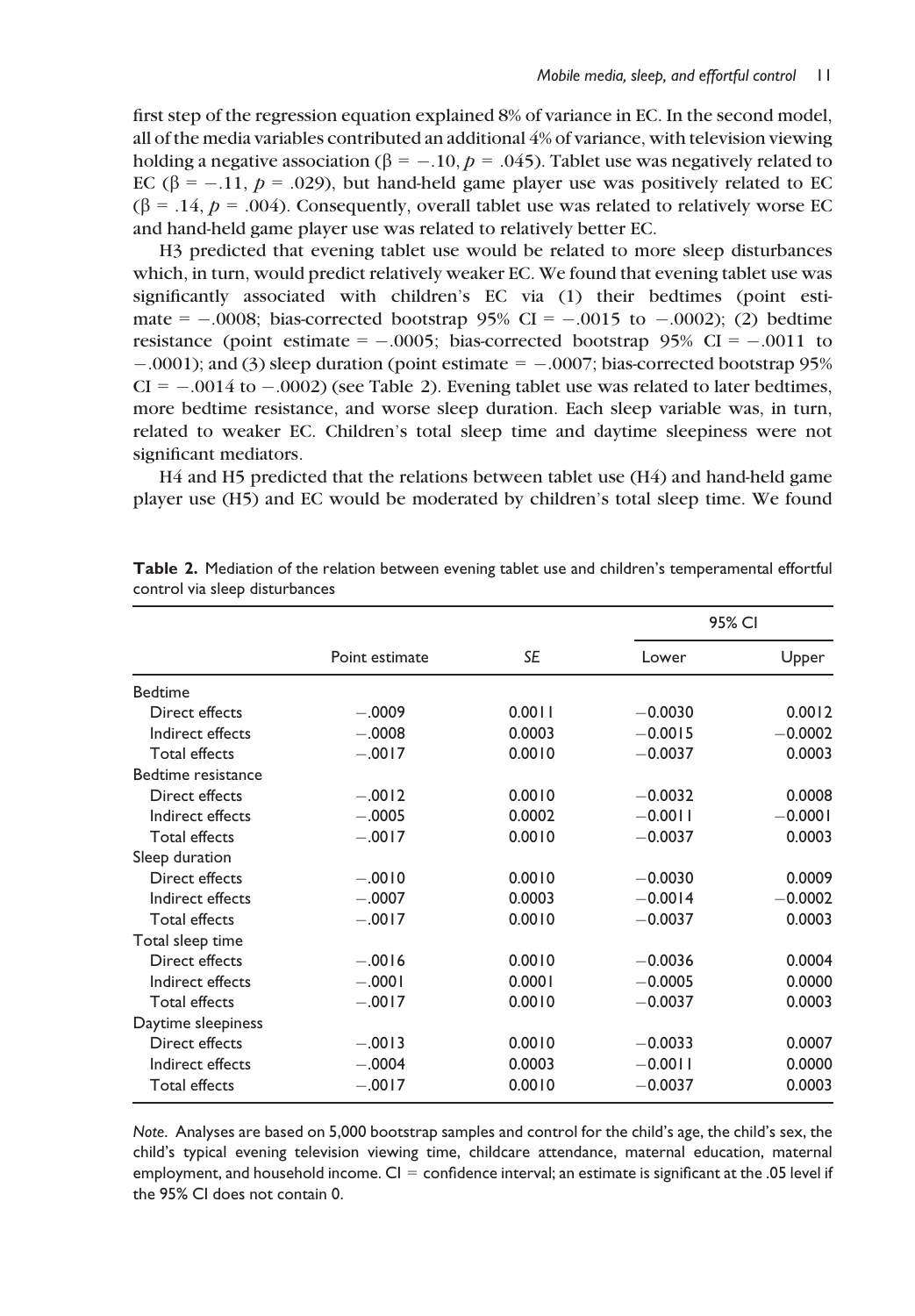

The interaction between children's tablet use and sleep time on temperamental effortful control

Low sleep hours  $\longrightarrow$  Medium sleep hours  $\longrightarrow$  High sleep hours

Figure 1. The interactions between children's mobile electronic device use (tablet use, hand-held game player use) and sleep time on temperamental effortful control. Note. All analyses were performed via PROCESS (Hayes, 2013). Both interactions were significant (for tablet use, coeff = .0007, 95% CI = 0.0001-0.0013; for game player use,  $\text{coeff} = .0009, 95\% \text{ CI} = 0.0001 - 0.0017$ ). Analyses control for the child's age, the child's sex, the child's typical television viewing time, childcare attendance, maternal education, maternal employment, and household income. [Colour figure can be viewed at wileyonlinelibrary.com]

significant interactions in both cases (Figure 1). The negative relation between tablet use and EC was only significant when children received less sleep (coeff  $=$  .0007, 95%  $CI = 0.0001-0.0013$ . Conversely, the positive association between hand-held game playing and EC was only significant when children slept for a greater number of hours  $(\text{coeff} = .0009, 95\% \text{ CI} = 0.0001 - 0.0017).$ 

Johnson-Neyman significance regions showed that sleep time significantly moderated the relation between tablet use and EC at sleep time scores below 10.61 hr. When children slept  $\leq 10.61$  hr, the relation between tablet use and EC was significantly negative. This was the case for 40.40% of the children in our sample. When children slept 10.61 hr or more, no significant relationship between tablet use and EC was observed. For hand-held game playing, Johnson-Neyman significance regions showed that sleep time significantly moderated the relation with EC at sleep time scores higher than 10.42. When children got more than 10.42 hr of sleep, the relation between hand-held game playing and EC was significantly positive (59.60% of the children in our sample). When children slept 10.42 hr or less, no significant relation between hand-held game playing and EC was observed.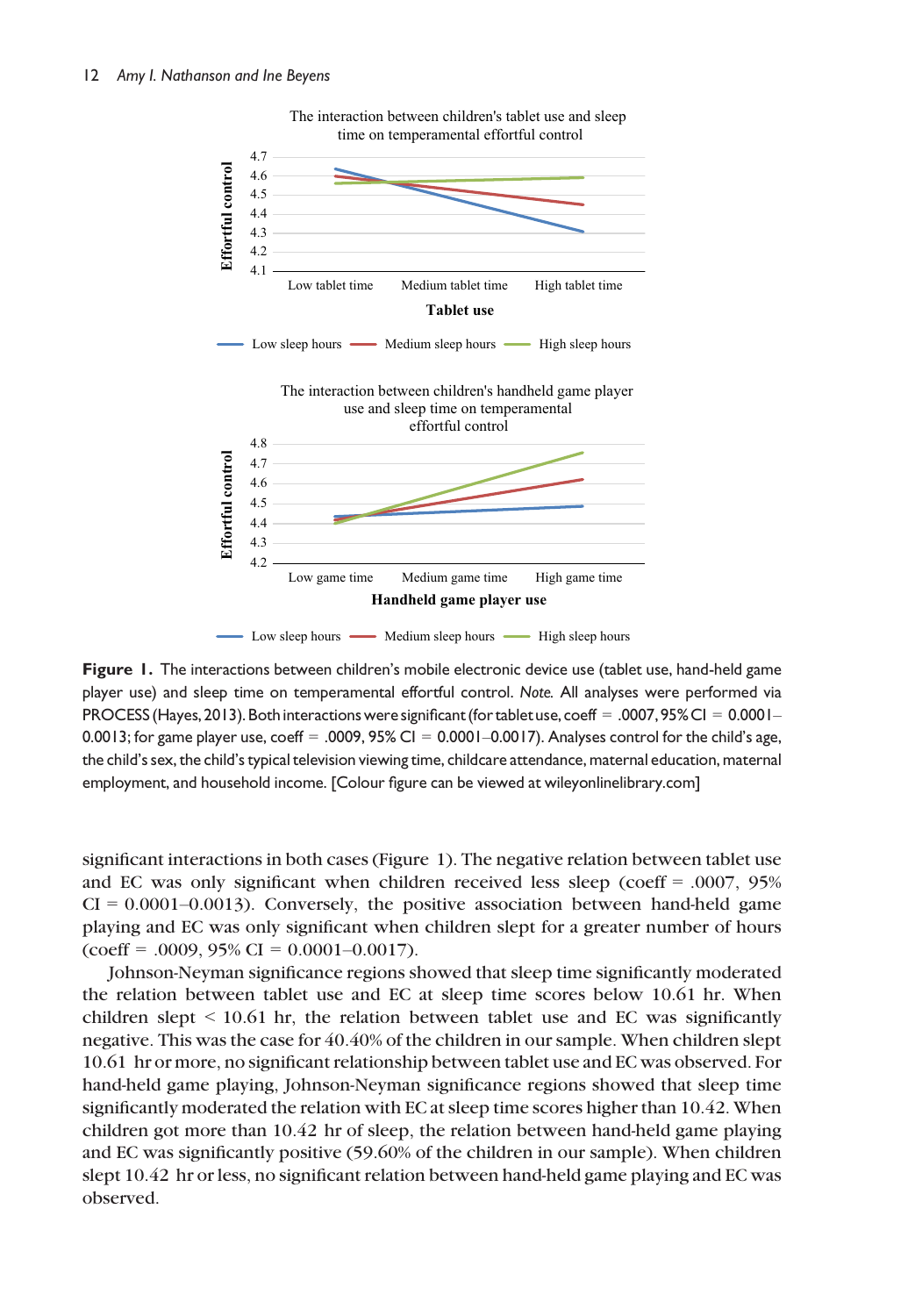## **Discussion**

The purpose of our study was to understand whether young children's EC is related to time spent with tablets and hand-held game players. To date, relatively little work has considered the association between self-regulation and media use among children, despite the fact that self-regulation is intimately connected with many outcomes that media effects scholars investigate, including aggression (Utendale & Hastings, 2011), prosocial behaviour (Rhoades et al., 2009), learning (Brock, Rimm-Kaufman, Nathanson, & Grimm, 2009), and academic performance (McClelland *et al.*, 2014). Although some work has explored the relations between television exposure and EF (Lillard et al., 2015) or infant self-regulation (Radesky, Kistin, et al., 2014), there is a particular dearth in knowledge concerning media exposure's role in young children's temperamental EC. Our study's first contribution is to add to the small literature on media effects and self-regulation by documenting that time spent using tablets and hand-held game players is related to EC. However, the nature of these relations depended on children's sleep.

There was a significant and negative relation between young children's tablet time and their EC, but only among children who received <10.61 hr of sleep at night. In our study, this reflected about 40% of children. In addition, time with hand-held game players was positively related to EC only when children experienced more than 10.42 hr of nightly sleep (which applied to about 60% of our sample). According to the National Sleep Foundation (retrieved April 22, 2016), 3- to 5-year-olds require between 11 and 13 hr of nightly sleep. Our results suggest that sufficient sleep is an important variable in understanding the association between mobile media exposure and EC.

Because our study was cross-sectional, two explanations for this pattern of results are possible. First, it is possible that children who fall below their minimum threshold for sufficient sleep may be more vulnerable to the negative effects of tablet devices and those who approach or exceed the threshold can benefit from exposure to hand-held gaming devices. According to Bernier et al. (2014), children who receive adequate sleep can capitalize on the influence of positive parenting techniques. These children may be more cognitively adept and emotionally steady, thereby increasing their ability to absorb positive influences. Lack of sleep may reduce children's resilience to negative environmental influences. In addition, it may be that sleep-deprived children use tablets differently (perhaps in a more fragmented or passive manner) or respond distinctly to tablet features. Similarly, children may not experience benefits from playing with handheld games unless they receive adequate sleep. The mental clarity that comes from meeting sleep needs may enable children to deeply engage with the games, develop goals, and practise skills that will benefit self-regulation.

The second plausible explanation for our results is that parents are more likely to supply sleep-deprived children who have weaker EC with tablet devices. Likewise, parents may be more inclined to provide 'easier' children (i.e., with higher EC) who also get adequate rest with hand-held gaming devices. It is not clear why parents would supply different forms of mobile devices to children with different characteristics. Perhaps tablets provide a greater variety of options, including both passive and active media consumption, that can better adapt to a challenging child's needs. In fact, there is evidence that parents do increase media exposure in response to challenging child behaviours (e.g., Radesky, Peacock-Chambers, Zuckerman, & Silverstein, 2016; Thompson et al., 2013). In a qualitative study, Bentley et al. (2016) found that mothers used television programmes and mobile devices to soothe and calm children and to prevent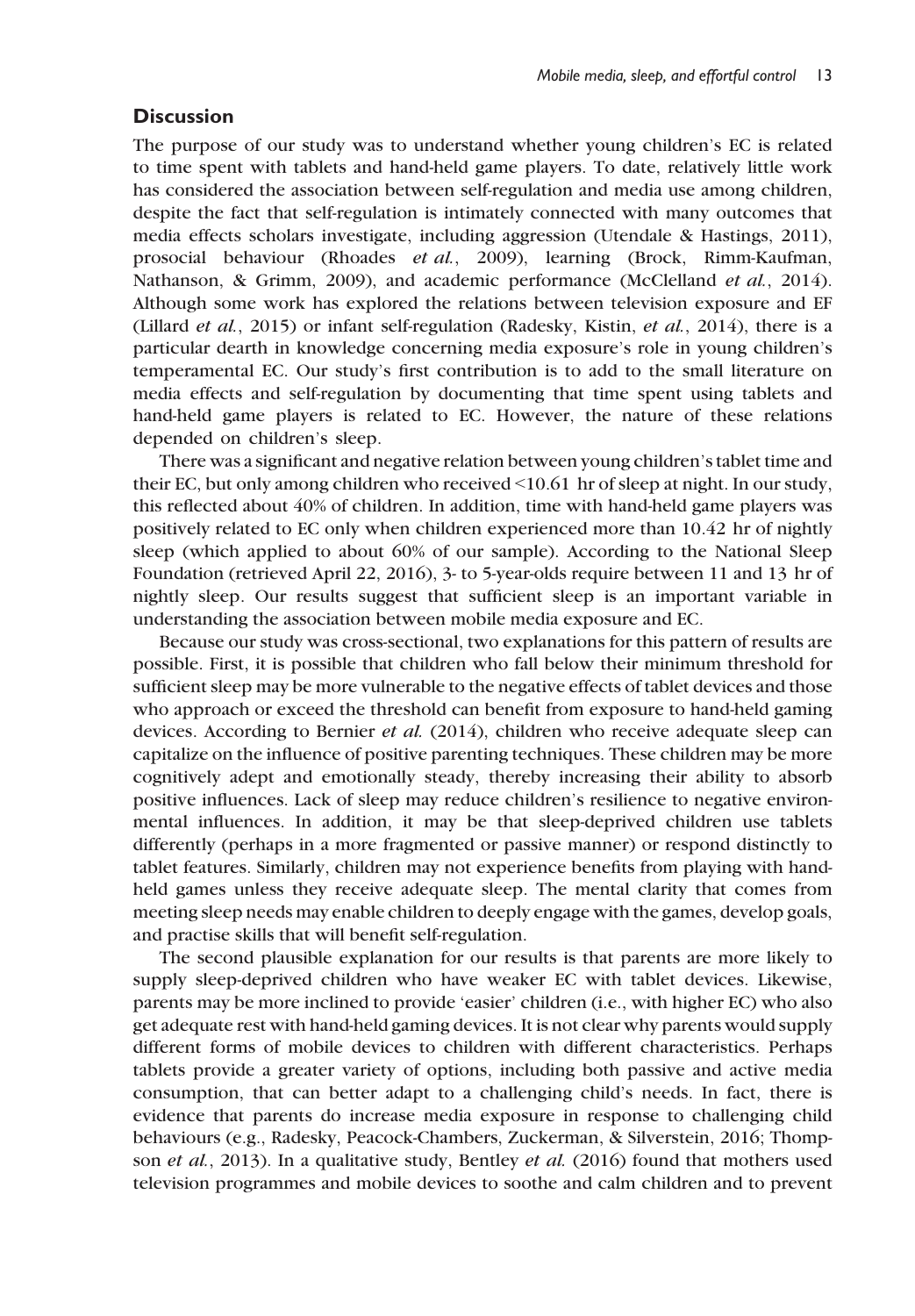unwanted behaviour. Since tablets, like television, can also show videos, perhaps they are perceived as conducive to soothing sleep-deprived children with weaker EC compared with other forms of media. Hand-held games, however, require sustained attention and alertness; as a result, parents may note that this entertainment form engages and pleases children who are well rested and who are already skilled at enacting goal-directed behaviour. This line of reasoning suggests that, through experience, parents learn that certain forms of media appropriately engage and satisfy children with distinct needs, leading parents to provide that form of media to their children.

We encourage future work to explore the inter-relations among young children's mobile media use, sleep, and indicators of self-regulation, like EC and EF. Longitudinal work would provide valuable information about the causal direction of these associations. In addition, observational work would greatly enhance our understanding of how mobile media are used by children. Perhaps young children, especially ones who are sleepdeprived, experience tablets in a manner that mimics their experiences with television. Children may not take advantage of the affordances inherent to the tablet platform (or may be unable to without parental assistance) and use tablets passively. Or, because tablet applications – even educational ones – may contain extraneous features, such as animation, graphics, and sound, that are not central to the application's focus, perhaps young children become distracted by these content-irrelevant features, thereby preventing them from meaningfully engaging with the material for an extended period. Finally, perhaps young children's tablet use consists primarily of short segments of time, experienced in settings that are counterproductive to learning. Some scholars note that repeated exposure to media content that is fast-paced and overstimulating is associated with attention problems (Christakis, Zimmerman, DiGiuseppe, & McCarty, 2004; Zimmerman & Christakis, 2007), which are closely related to EC.

Overall, although these findings provide evidence that 3- to 5-year-olds' EC is related to the amount of time they spend with particular types of mobile devices, they also reveal the importance of considering children's sleep as a moderator of these associations. Studies of media uses and effects among children rarely consider the potential role of children's sleep, despite its importance to child development. We encourage future work on children's media uses and effects to investigate the role that children's sleep plays.

Our study's second contribution involves identifying one evidence-based explanation for why tablet use is related to children's EC. Children with later bedtimes, heightened bedtime resistance, and problematic sleep duration had higher evening tablet use. Moreover, each of these indicators of disrupted sleep was related to weaker EC.

The sleep variables that mediated the tablet-EC relation in this study may reflect more disorganized, less consistent, or chaotic bedtime routines. In contrast, the total amount of sleep and whether the child experienced fatigue were not significant mediators. Perhaps it is the relative chaos that surrounds bedtime, in part prompted by or at least marked by higher tablet use, that contributes to weaker EC. Other research, in fact, has found that children who live amidst household chaos have lower self-regulation scores compared with other children (Vernon-Feagans, Willoughby, & Garrett-Peters, 2016). Alternatively, it could be that families with individuals with lower EC have more difficulty creating structure and routine, which manifests in more household chaos, including increased screen exposure among family members. Regardless of the direction of causality, future work might consider the possible connection between family routines, including rituals surrounding bedtime, and media use. These explanations are purely speculative and intended to guide continued work.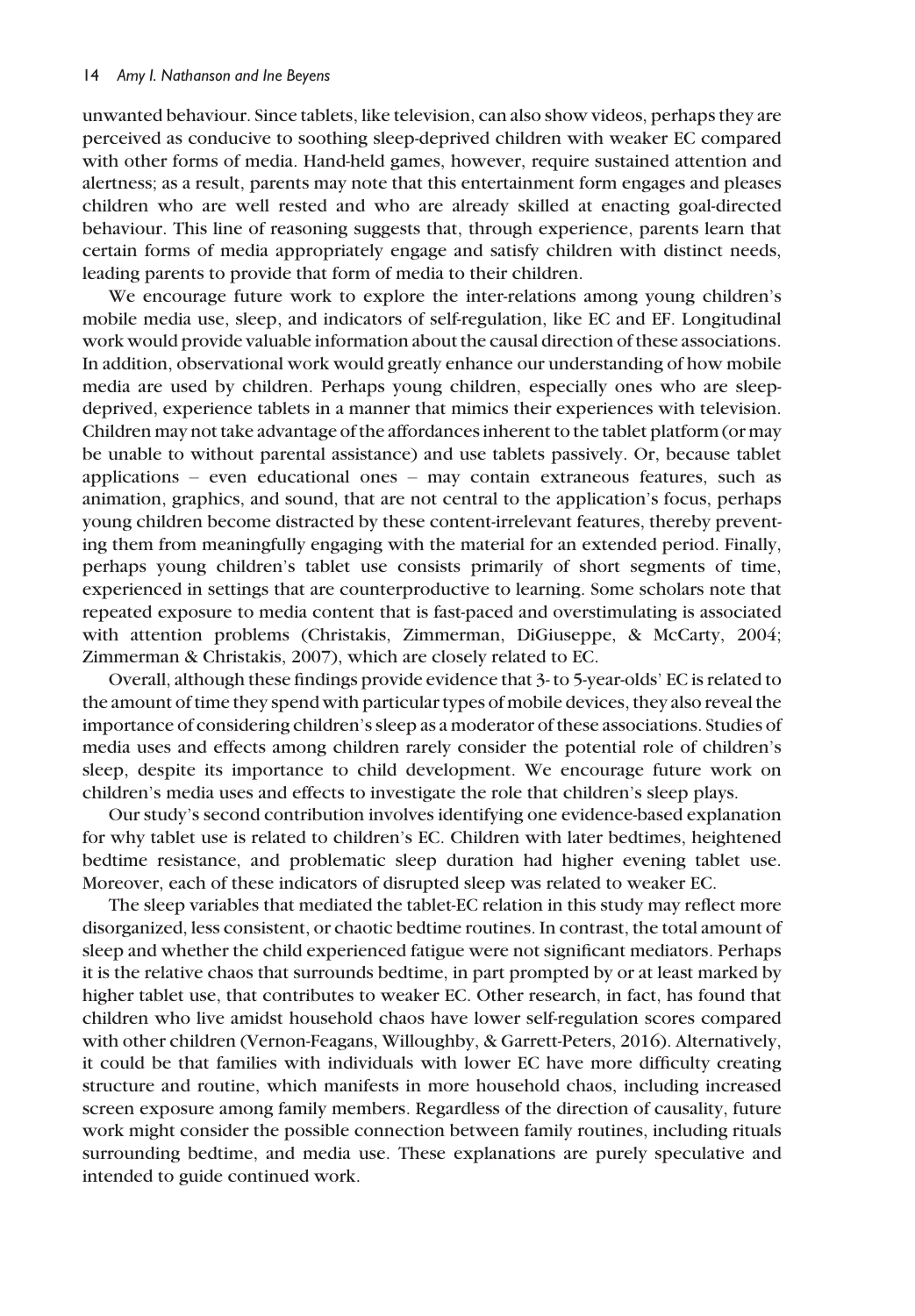## Limitations

There are several limitations of this study. First, this study was cross-sectional and therefore we cannot make any inferences about the causal relations between mobile device use and EC. This is a very significant point to consider since individual differences can cause distinct media exposure patterns (Valkenburg & Peter, 2013). As noted earlier, it is plausible that parents are more likely to (1) provide tablet devices to children with sleep issues and weaker EF; and (2) give hand-held game players to children with better EF who get adequate sleep. Consequently, we cannot claim that mobile device use caused child outcomes. Rather, we can only assert that they are related. Most likely, following recent media effects theories, the inter-relations are reciprocal (Slater, 2007; Valkenburg & Peter, 2013).

Second, we cannot ascertain whether certain types of content are better or worse for EC. There can be great variability in the type of content children encounter via mobile devices. Future work should explore how the relations between EC and mobile device use vary according to the content that is experienced. Similarly, it will be important for future work to assess not just tablet exposure (as we did), but also what children are doing with their tablets (e.g., game playing, watching videos). The variability in the nature of tablet activity might help explain the associations between exposure and outcomes.

Third, we did not have measures of other variables that might explain the relations among media exposure, sleep, and EC. These variables can include parent factors (e.g., parenting strategies, parental self-regulation), child factors (e.g., ADHD symptomology), and household factors (e.g., household chaos). Moreover, these other factors are indicative of other problems that can contribute to either higher media exposure, weaker EC, or both. For example, household chaos is related to lower socio-economic status, poorer housing conditions, reduced availability of educational resources (e.g., books), and reduced cognitive performance and conduct among children (Deater-Deckard *et al.*, 2009; Pike, Iervolino, Elay, Price, & Plomin, 2006). Future research should incorporate these other factors to determine the extent to which media use is uniquely related to sleep and EC, with these other factors controlled.

Fourth, our data are based on parent reports of children's behaviours, which are likely biased. For example, since tablets and hand-held game players can be used in a variety of settings and often for short periods of time, parents may struggle to accurately report their child's exposure time. Moreover, parents may be reluctant to report undesirable child behaviours (e.g., excessive media use, impulsivity) in an effort to provide socially desirable responses. Observational or time diary data may provide superior assessments of children's mobile media use and EC.

In addition, parent reports of children's sleep behaviours are suspected to overestimate sleep quantity and quality (Diaz et al., 2016). Although parent reports of sleep behaviours are pervasive in the literature (and the CSHQ is particularly prevalent in both academic and clinical work, Markovich et al., 2015), there is growing demand to utilize more objective forms of measurement, such as actigraphy, to capture children's sleep quality (Diaz *et al.*, 2016). Even so, actigraphy involves the subjective reports of a child's bedtime and wake time, which Sadeh (1996) found were accurate. The gold standard assessment of sleep behaviours comes from polysomnography (PSG; De Weerd, 2014; Sadeh, 2015), which is not usually feasible for most research because it involves the placement of electrodes on the child's body and observation in a laboratory overnight. Markovich et al. (2015) found that four subscales of the CSHQ (including the sleep duration scale used in our study and three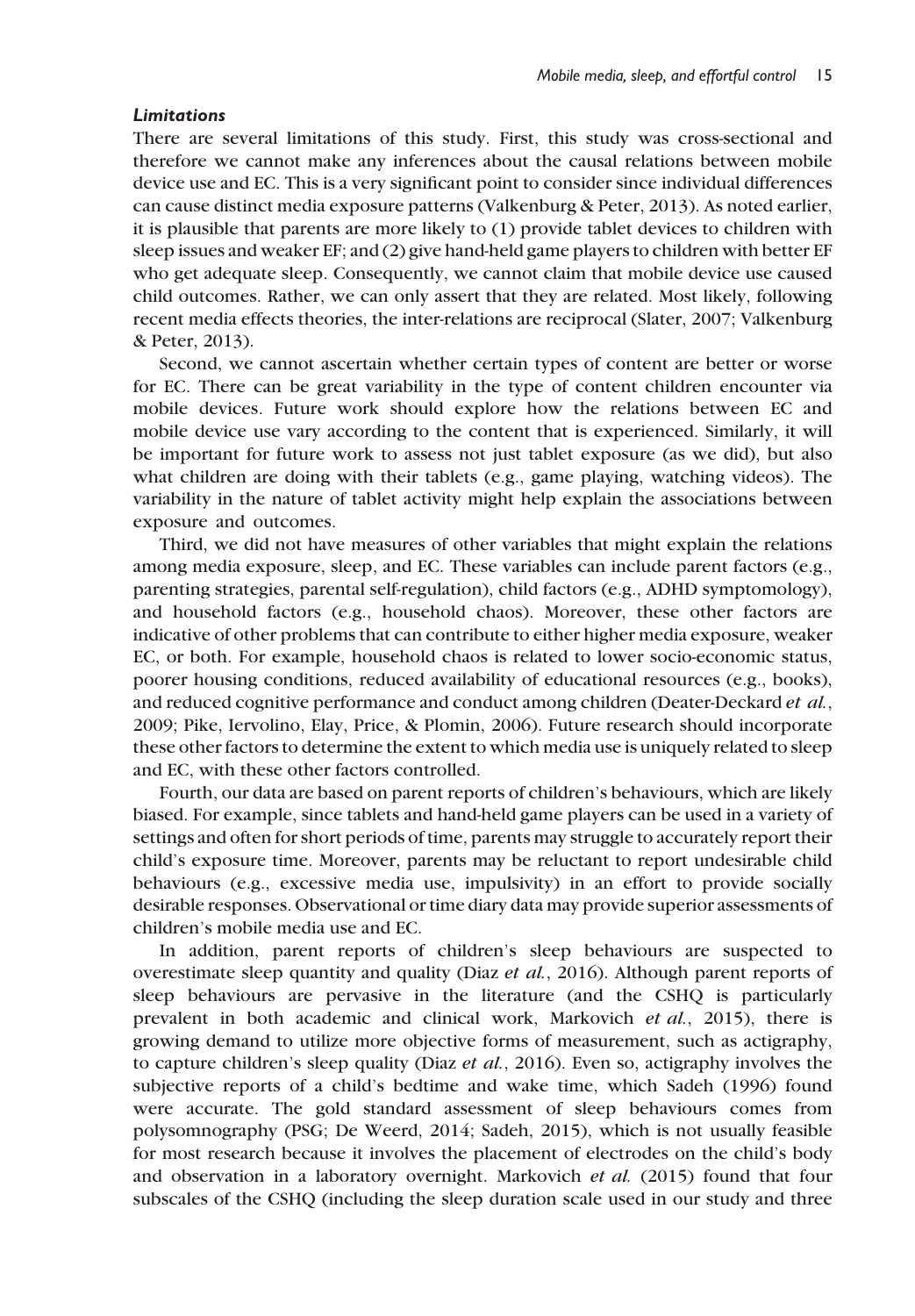other scales not used in our study) were predominantly not significantly related to PSG and actigraphy readings, with the CSHQ more likely to under-diagnose sleep problems in children. As a result, we encourage readers to interpret our results involving the sleep duration subscale of the CSHQ with particular caution. More generally, we remind readers that all of our sleep measures are based on parent reports and thus may better reflect parent perceptions of children's sleep problems rather than actual problems. From this perspective, our results reveal that parent perceptions of children's sleep play an important role in the association between mobile device use and EC. Because of the likelihood of biased parent reporting plaguing our measures, it is imperative that future research follow up on our work to verify these relations using objective measures.

Relatedly, we relied on a single informant to provide all of the information on children's behaviours, rather than gathering assessments from multiple informants (e.g., parents, children, teachers, researchers). The practice of using a single informant to provide all the data increases the likelihood of shared method variance, which (unlike the problem of biased estimates) would inflate the intervariable associations we observed. As a result, it is unclear whether our results reflect true associations among variables or whether they emerged because of shared method variance. We view our results as tentative and suggestive of relations among child mobile media use, sleep, and EC, but continued research is needed to verify whether these results would replicate with more objective measures and the use of multiple informants.

#### Conclusion

Our study discovered that sleep plays an important role in the association between young children's temperamental EC and their mobile media use. We recommend continued investigation of children's EC as an outcome (as well as a predictor) of children's media use. In addition, we encourage future work to consider the relevance of children's sleep when studying the effects of media on children – not only as an outcome of exposure, but also as a mediator and a moderator of other outcomes. Scholars should consider the factors which are known to play a substantive role in children's cognitive, social, and emotional development, such as sleep quantity and quality. Integrating the knowledge gleaned from child development experts into our study of media effects on children should yield a more complete understanding of how media are used, experienced, and responded to among this population.

## **References**

- Allan, N. P., & Lonigan, C. J. (2011). Examining the dimensionality of effortful control in preschool children and its relation to academic and socioemotional indicators. Developmental Psychology, 47, 905–915.<https://doi.org/10.1037/a0023748>
- Anderson, D. R., Levin, S. R., & Lorch, E. P. (1977). The effects of TV program packing on the behavior of preschool children. AV Communication Review, 25, 159–166.
- Astill, R. G., Van der Heijden, K. B., Van Ijzendoorn, M. H., & Someren, E. J. W. (2012). Sleep, cognition, and behavioral problems in school-age children: A century of research meta-analyzed. Psychological Bulletin, 138, 1109–1138.<https://doi.org/10.1037/a0028204>
- Barlett, C. P., Vowels, C. L., Shanteau, J., Crow, J., & Miller, T. (2009). The effect of violent and nonviolent computer games on cognitive performance. Computers in Human Behavior, 25, 96– 102.<https://doi.org/10.1016/j.chb.2008.07.008>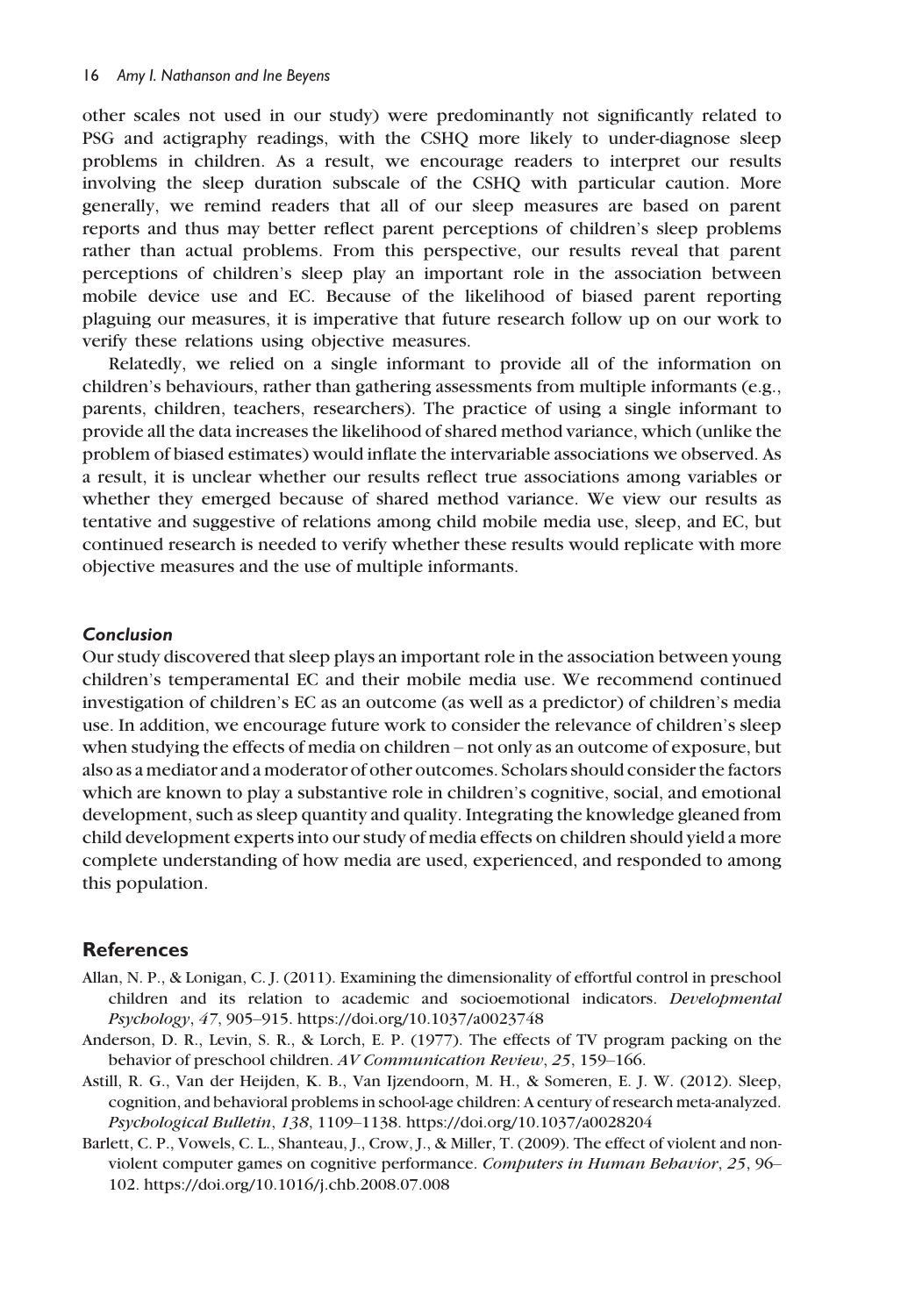- Barr, R., Lauricella, A., Zack, E., & Calvert, S. L. (2010). Infant and early childhood exposure to adultdirected and child-directed television programming: Relations with cognitive skills at age four. Merrill-Palmer Quarterly, 56, 21–48.<https://doi.org/10.1353/mpq.0.0038>
- Bartel, K. A., Gradisar, M., & Williamson, P. (2015). Protective and risk factors for adolescent sleep: A meta-analytic review. Sleep Medicine Reviews, 21, 72–85. [https://doi.org/10.1016/j.smrv.2014.](https://doi.org/10.1016/j.smrv.2014.08.002) [08.002](https://doi.org/10.1016/j.smrv.2014.08.002)
- Bauer, D. J., & Curran, P. J. (2005). Probing interactions in fixed and multilevel regression: Inferential and graphical techniques. Multivariate Behavioral Research, 40, 373–400. [https://doi.org/10.](https://doi.org/10.1207/s15327906mbr4003_5) [1207/s15327906mbr4003\\_5](https://doi.org/10.1207/s15327906mbr4003_5)
- Bavelier, D., Green, C. S., Han, D. H., Renshaw, P. F., Merzenich, M. M., & Gentile, D. A. (2011). Brains on video games. Nature Reviews Neuroscience, 12, 763–768. [https://doi.org/10.1038/](https://doi.org/10.1038/nrn3135) [nrn3135](https://doi.org/10.1038/nrn3135)
- Belfort, M. B., Rifus-Shiman, S. L., Kleinman, K. P., Bellinger, D. C., Harris, M. H., Taveras, E. M., ... Oken, E. (2016). Infant breastfeeding duration and mid-childhood executive function, behavior, and social-emotional development. Journal of Developmental & Behavioral Pediatrics, 37, 43–52.<https://doi.org/10.1097%2fdbp.0000000000000237>
- Bentley, G. F., Turner, K. M., & Jago, R. (2016). Mothers' views of their preschool child's screenviewing behaviour: A qualitative study. BMC Public Health, 16, 718. [https://doi.org/10.1186/](https://doi.org/10.1186/s12889-016-3440-z) [s12889-016-3440-z](https://doi.org/10.1186/s12889-016-3440-z)
- Berger, R. H., Miller, A. L., Seifer, R., Cares, S. R., & LeBourgeois, M. K. (2012). Acute sleep restriction effects on emotion responses in 30- to 36-month-old children. Journal of Sleep Research, 21, 235–246.<https://doi.org/10.1111/j.1365-2869.2011.00962.x>
- Bernier, A., Bélanger, M.-È., Tarabulsy, G. M., Simard, V., & Carrier, J. (2014). My mother is sensitive, but I am too tired to know: Infant sleep as a moderator of prospective relations between maternal sensitivity and infant outcomes. *Infant Behavior and Development*, 37, 682–694. [https://doi.](https://doi.org/10.1016/j.infbeh.2014.08.011) [org/10.1016/j.infbeh.2014.08.011](https://doi.org/10.1016/j.infbeh.2014.08.011)
- Bernier, A., Carlson, S. M., Deschênes, M., & Matte-Gagné, C. (2012). Social factors in the development of early executive functioning: A closer look at caregiving environment. Developmental Science, 15, 12–24.<https://doi.org/10.1111/j.1467-7687.2011.01093.x>
- Blair, C., & Razza, R. P. (2007). Relating effortful control, executive function, and false belief understanding to emerging math and literacy ability in kindergarten. Child Development, 78, 647–663.<https://doi.org/10.1111/j.1467-8624.2007.01019.x>
- Boot, W. R., Kramer, A. F., Simons, D. J., Fabiani, M., & Gratton, G. (2008). The effects of video game playing on attention, memory, and executive control. Acta Psychologica, 129, 387–398. <https://doi.org/10.1016/j.actpsy.2008.09.005>
- Brock, L. L., Rimm-Kaufman, S. E., Nathanson, L., & Grimm, K. J. (2009). The contributions of 'hot' and 'cool' executive function to children's academic achievement, learning-related behaviors, and engagement in kindergarten. Early Childhood Research Quarterly, 24, 337–349. [https://](https://doi.org/10.1016/j.ecresq.2009.06.001) [doi.org/10.1016/j.ecresq.2009.06.001](https://doi.org/10.1016/j.ecresq.2009.06.001)
- Cain, N., & Gradisar, M. (2010). Electronic media use and sleep in school-aged children and adolescents: A review. Sleep Medicine, 11, 735–742. [https://doi.org/10.1016/j.smrv.2014.07.](https://doi.org/10.1016/j.smrv.2014.07.007) [007](https://doi.org/10.1016/j.smrv.2014.07.007)
- Christakis, D. A. (2009). The effects of infant media usage: What do we know and what should we learn? Acta Paediatrica, 98, 8–16.<https://doi.org/10.1111/j.1651-2227.2008.01027.x>
- Christakis, D. A. (2014). Interactive media use at younger than the age of 2 years: Time to rethink the American Academy of Pediatrics Guideline? JAMA Pediatrics, 168, 399-400. [https://doi.org/10.](https://doi.org/10.1001/jamapediatrics.2013.5081) [1001/jamapediatrics.2013.5081](https://doi.org/10.1001/jamapediatrics.2013.5081)
- Christakis, D. A., Zimmerman, F. J., DiGiuseppe, D. L., & McCarty, C. A. (2004). Early television exposure and subsequent attention problems in children. Pediatrics, 113, 708–713.
- Cipriano, E. A., & Stifter, C. A. (2010). Predicting preschool effortful control from toddler temperament and parenting behavior. Journal of Applied Developmental Psychology, 31, 221– 230.<https://doi.org/10.1016/j.appdev.2010.02.004>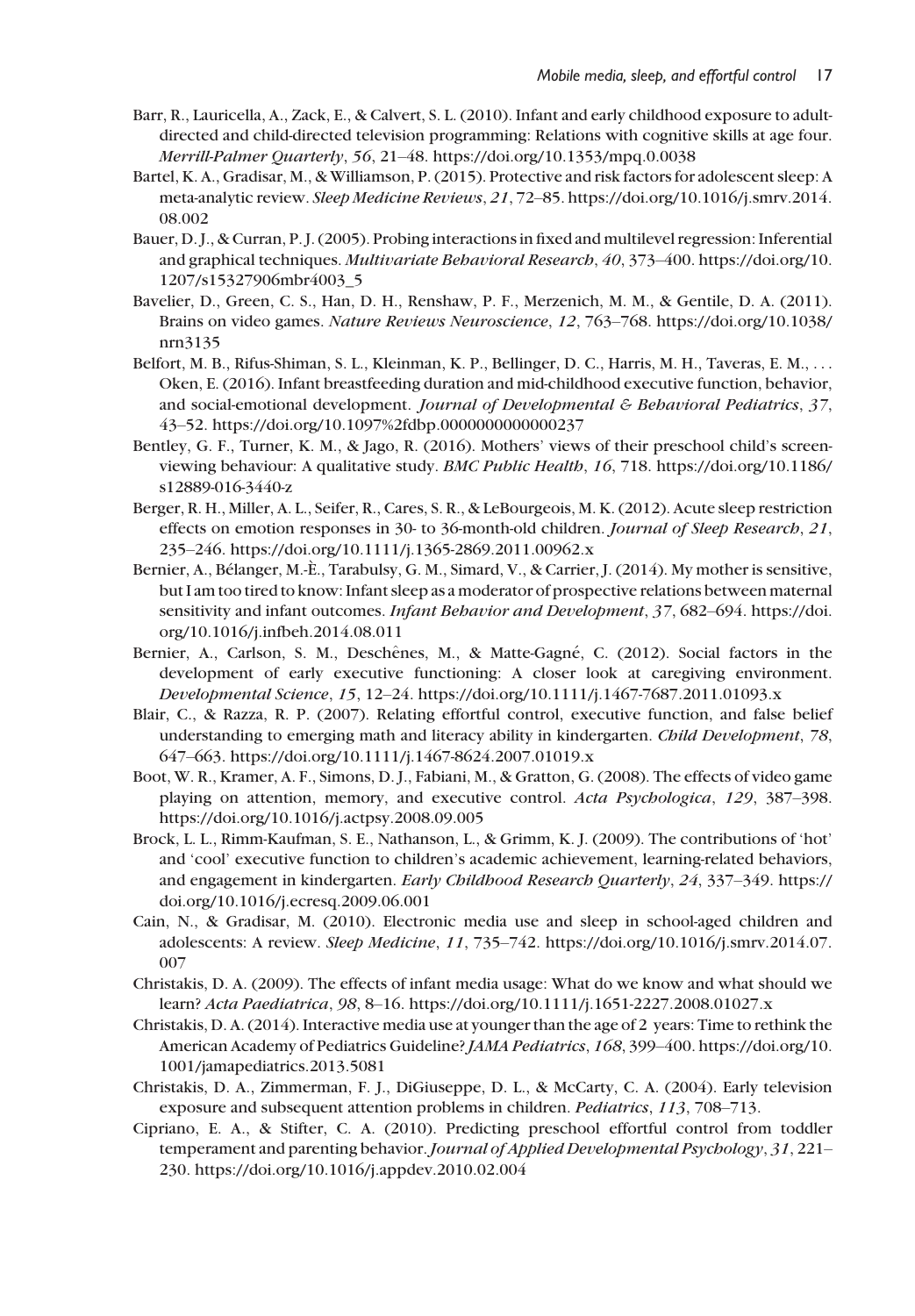- Common Sense Media (2013). Zero to eight: Children's media use in America 2013. New York, NY: Author.
- Cristia, A., & Seidl, A. (2015). Parental reports on touch screen use in early Childhood. PLoS One, 10, e0128338.<https://doi.org/10.1371/journal.pone.0128338>
- De Weerd, A. W. (2014). Actigraphy, the alternative way? Frontiers in Psychiatry, 5, 155. [https://](https://doi.org/10.3389/fpsyt.2014.00155) [doi.org/10.3389/fpsyt.2014.00155](https://doi.org/10.3389/fpsyt.2014.00155)
- Deater-Deckard, K., Mullineaux, P. Y., Beekman, C., Petrill, S. A., Schatschneider, C., & Thompson, L. A. (2009). Conduct problems, IQ, and household chaos: A longitudinal multi-informant study. Journal of Child Psychology and Psychiatry, 50, 1301–1308. [https://doi.org/10.1111/j.1469-](https://doi.org/10.1111/j.1469-7610.2009.02108.x) [7610.2009.02108.x](https://doi.org/10.1111/j.1469-7610.2009.02108.x)
- Diaz, A., Berger, R., Valiente, C., Eisenberg, N., VanSchyndel, S. K., Tao, C., ... Southworth, J. (2016). Children's sleep and academic achievement: The moderating role of effortful control. International Journal of Behavioral Development, 41, 275–284. [https://doi.org/10.1177/](https://doi.org/10.1177/0165025416635284) [0165025416635284](https://doi.org/10.1177/0165025416635284)
- Dovis, S., Van der Oord, S., Wiers, R. W., & Prins, P. J. M. (2015). Improving executive functioning in children with ADHD: Training multiple executive functions within the context of a computer game. A randomized double-blind placebo controlled trial. PLoS One, 10, e0121651. [https://doi.](https://doi.org/10.1371/journal.pone.0121651) [org/10.1371/journal.pone.0121651](https://doi.org/10.1371/journal.pone.0121651)
- Eisenberg, N., Spinrad, T. L., Fabes, R. A., Reiser, M., Cumbeland, A., Shepard, S., ... Murphy, B. (2004). The relations of effortful control and impulsivity to children's resiliency and adjustment. Child Development, 75, 25–46.<https://doi.org/10.1111/j.1467-8624.2004.00652.x>
- Eisenberg, N., Valiente, C., Spinrad, T., Cumberland, A., Liew, J., Reiser, M., ... Losoya, S. H. (2009). Longitudinal relations of children's effortful control, impulsivity, and negative emotionality to their externalizing, internalizing, and co-occurring behavior problems. Developmental Psychology, 45, 988–1008.<https://doi.org/10.1037/a0016213>
- Friedrich, L. K., & Stein, A. H. (1973). Aggressive and prosocial television programs and the natural behavior of preschool children. Monographs of the Society for Research in Child Development, 38, 1–64.
- Friedrich-Cofer, L. K., Huston-Stein, A., Kipnis, D. M., Susman, E. J., & Clewett, A. S. (1979). Environmental enhancement of prosocial television content: Effects on interpersonal behavior, imaginative play, and self-regulation in a natural setting. Developmental Psychology, 15,  $637-$ 646.
- Garrison, M. M., Liekweg, K., & Christakis, D. A. (2011). Media use and child sleep: The impact of content, timing, and environment. Pediatrics, 128, 29–35. [https://doi.org/10.1542/peds.2010-](https://doi.org/10.1542/peds.2010-3304) [3304](https://doi.org/10.1542/peds.2010-3304)
- Hale, L., & Guan, S. (2015). Screen time and sleep among school-aged children and adolescents: A systematic literature review. Sleep Medicine Reviews, 21, 50–58. [https://doi.org/10.1016/j.](https://doi.org/10.1016/j.smrv.2014.07.007) [smrv.2014.07.007](https://doi.org/10.1016/j.smrv.2014.07.007)
- Hayes, A. F. (2013). Introduction to mediation, moderation, and conditional process analysis: A regression-based approach. New York, NY: The Guilford Press.
- Holmes, C. J., Kim-Spoon, J., & Deater-Deckard, K. (2016). Linking executive function and peer problems from early childhood through middle adolescence. Journal of Abnormal Child Psychology, 44, 31–42.<https://doi.org/10.1007/s10802-015-0044-5>
- Kabali, H. K., Irigoyen, M. M., Nunez-Davis, R., Budacki, J. G., Mohanty, S. H., Leister, K. P., & Bonner, R. L. (2015). Exposure and use of mobile media devices by young children. Pediatrics, 136, 1044–1050.<https://doi.org/10.1542/peds.2015-2151>
- Kopp, C. B. (1982). Antecedents of self regulation: A developmental perspective. Developmental Psychology, 18, 199–214.
- Kubiszewski, V., Fontaine, R., Rusch, E., & Hazouard, E. (2014). Association between electronic media use and sleep habits: An eight-day follow-up study. International Journal of Adolescence and Youth, 19, 395–407.<https://doi.org/10.1080/02673843.2012.751039>
- Kuhn, S., Gleich, T., Lorenz, R. C., Lindenberger, U., & Gallinat, J. (2014). Playing Super Mario induces structural brain plasticity: Gray matter changes resulting from training with a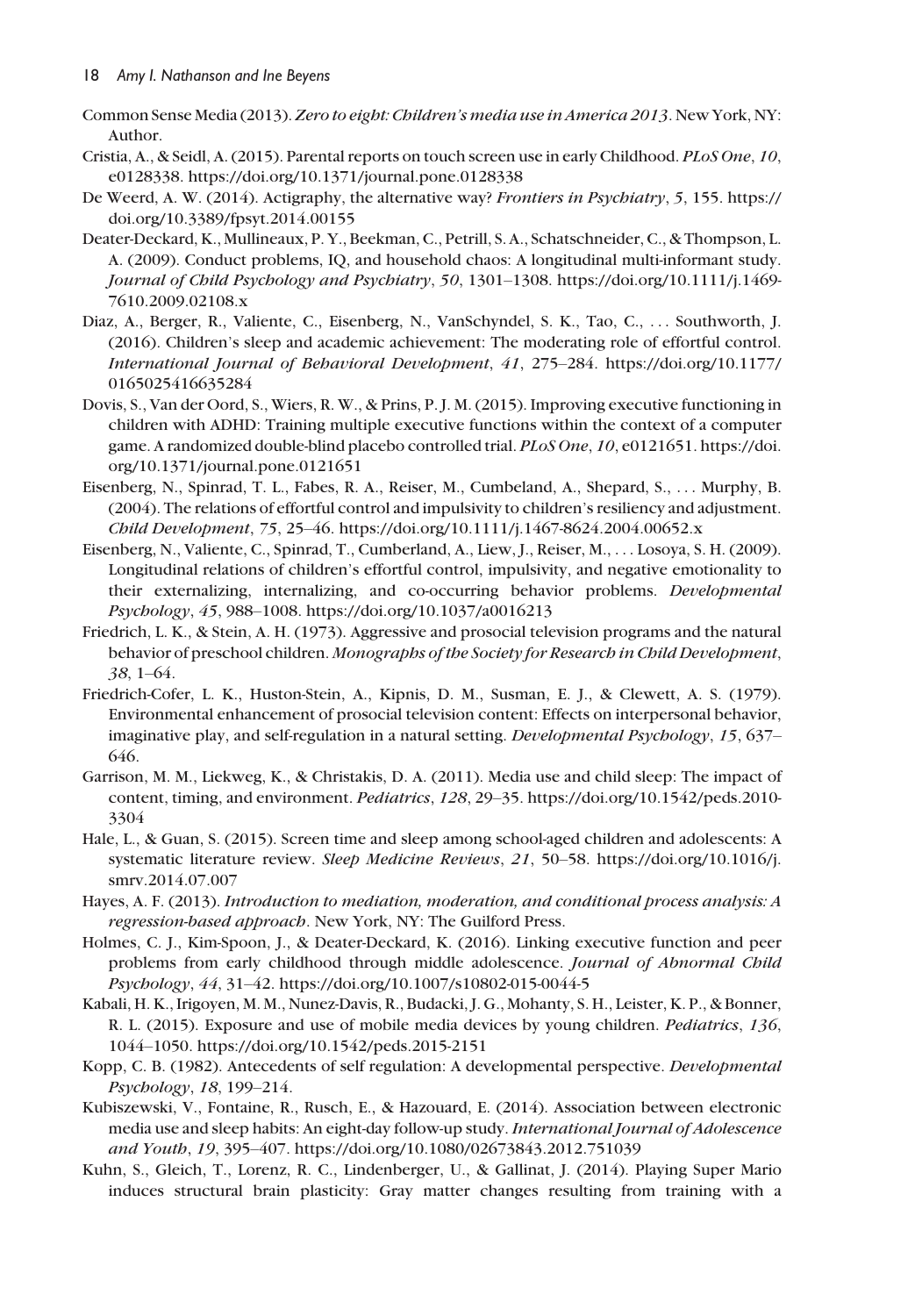commercial video game. Molecular Psychiatry, 19, 265–271. [https://doi.org/10.1038/mp.](https://doi.org/10.1038/mp.2013.120) [2013.120](https://doi.org/10.1038/mp.2013.120)

- LaRose, R., Lin, C. A., & Eastin, M. S. (2003). Unregulated internet usage: Addiction, habit, or deficit self-regulation? Media Psychology, 5, 225–253. [https://doi.org/10.1207/s1532785xmep0503\\_01](https://doi.org/10.1207/s1532785xmep0503_01)
- Lee, L. (2015). Digital media and young children's learning: A case study of using iPads in American preschools. International Journal of Information and Education Technology, 5, 947–950. <https://doi.org/10.7763/IJIET.2015.V5.643>
- Li-Grining, C. P. (2007). Effortful control among low-income preschoolers in three cities: Stability, change, and individual differences. Developmental Psychology, 43, 208–221. [https://doi.org/](https://doi.org/10.1037/0012-1649.43.1.208) [10.1037/0012-1649.43.1.208](https://doi.org/10.1037/0012-1649.43.1.208)
- Lillard, A. S., Drell, M. B., Richey, E. M., Boguszewski, K., & Smith, E. D. (2015). Further examination of the immediate impact of television on children's executive function. Developmental Psychology, 51, 792–805.<https://doi.org/10.1037/a0039097>
- Lillard, A. S., & Peterson, J. (2011). The immediate impact of different types of television on young children's executive function. Pediatrics, 128, 644–649. [https://doi.org/10.1542/peds.2010-](https://doi.org/10.1542/peds.2010-1919) [1919](https://doi.org/10.1542/peds.2010-1919)
- Linebarger, D. L., Barr, R., Lapierre, M. A., & Piotrowski, J. T. (2011, March). Predicting executive function skills from background television exposure. Poster presented at the biennial meeting of the Society for Research on Child Development, Montreal, QC.
- Markovich, A. N., Gendron, M. A., & Corkum, P. V. (2015). Validating the Children's Sleep Habit Questionnaire against polysomnography and actigraphy in school-aged children. Frontiers in Psychiatry, 5, 188.<https://doi.org/10.3389/fpsyt.2014.00188>
- McClelland, M. M., Cameron, C. E., Duncan, R., Bowles, R. P., Acock, A. C., Miao, A., & Pratt, M. E. (2014). Predictors of early growth in academic achievement: The head-toes-knees-shoulders task. Frontiers in Psychology, 5, 599.<https://doi.org/10.3389/fpsyg.2014.00599>
- Miyake, A., Friedman, N. P., Emerson, M. J., Witzki, A. H., Howerter, A., & Wager, T. D. (2000). The unity and diversity of executive functions and their contributions to complex "frontal lobe" tasks: A latent variable analysis. Cognitive Psychology, 41, 49-100. [https://doi.org/10.1006/](https://doi.org/10.1006/cogp.1999.0734/) [cogp.1999.0734/](https://doi.org/10.1006/cogp.1999.0734/)
- Nathanson, A. I., Aladé, F., Sharp, M. L., Rasmussen, E. E., & Christy, K. (2014). The relation between television exposure and executive function among preschoolers. Developmental Psychology, 50, 1497–1506.<https://doi.org/10.1037/a0035714>
- Nathanson, A. I., & Beyens, I. (2016). The relation between use of mobile electronic devices and bedtime resistance, sleep duration, and daytime sleepiness among preschoolers. Behavioral Sleep Medicine.<https://doi.org/10.1080/15402002.2016.1188389>
- Nathanson, A. I., & Fries, P. T. (2014). Television exposure, sleep time, and neuropsychological function among preschoolers. Media Psychology, 17, 237–261. [https://doi.org/10.1080/](https://doi.org/10.1080/15213269.2014.915197) [15213269.2014.915197](https://doi.org/10.1080/15213269.2014.915197)
- National Sleep Foundation (2016). Retrieved from [https://sleepfoundation.org/sleep-topics/childre](https://sleepfoundation.org/sleep-topics/children-and-sleep/page/0/2) [n-and-sleep/page/0/2](https://sleepfoundation.org/sleep-topics/children-and-sleep/page/0/2)
- Owens, J. A., Spirito, A., & McGuinn, M. (2000). The children's sleep habits questionnaire (CSHQ): Psychometric properties of a survey instrument for school-aged children. Sleep, 23, 1043–1051.
- Paavonen, E. J., Porka-Heiskanen, T., & Lahikainen, A. R. (2009). Sleep quality, duration and behavioral symptoms among 5-6-year-old children. European Child and Adolescent Psychiatry, 18, 747–754.<https://doi.org/10.1542/peds.2008-2164>
- Pennington, B. F., & Ozonoff, S. (1996). Executive functions and developmental psychopathology. Journal of Child Psychology and Psychiatry, 37, 51–87. [https://doi.org/10.1111/j.1469-7610.](https://doi.org/10.1111/j.1469-7610.1996.tb01380.x) [1996.tb01380.x](https://doi.org/10.1111/j.1469-7610.1996.tb01380.x)
- Pike, A., Iervolino, A. C., Elay, T. C., Price, T. S., & Plomin, R. (2006). Environmental risk and young children's cognitive and behavioral development. International Journal of Behavioral Development, 30, 55–66.<https://doi.org/10.1177/0165025406062124>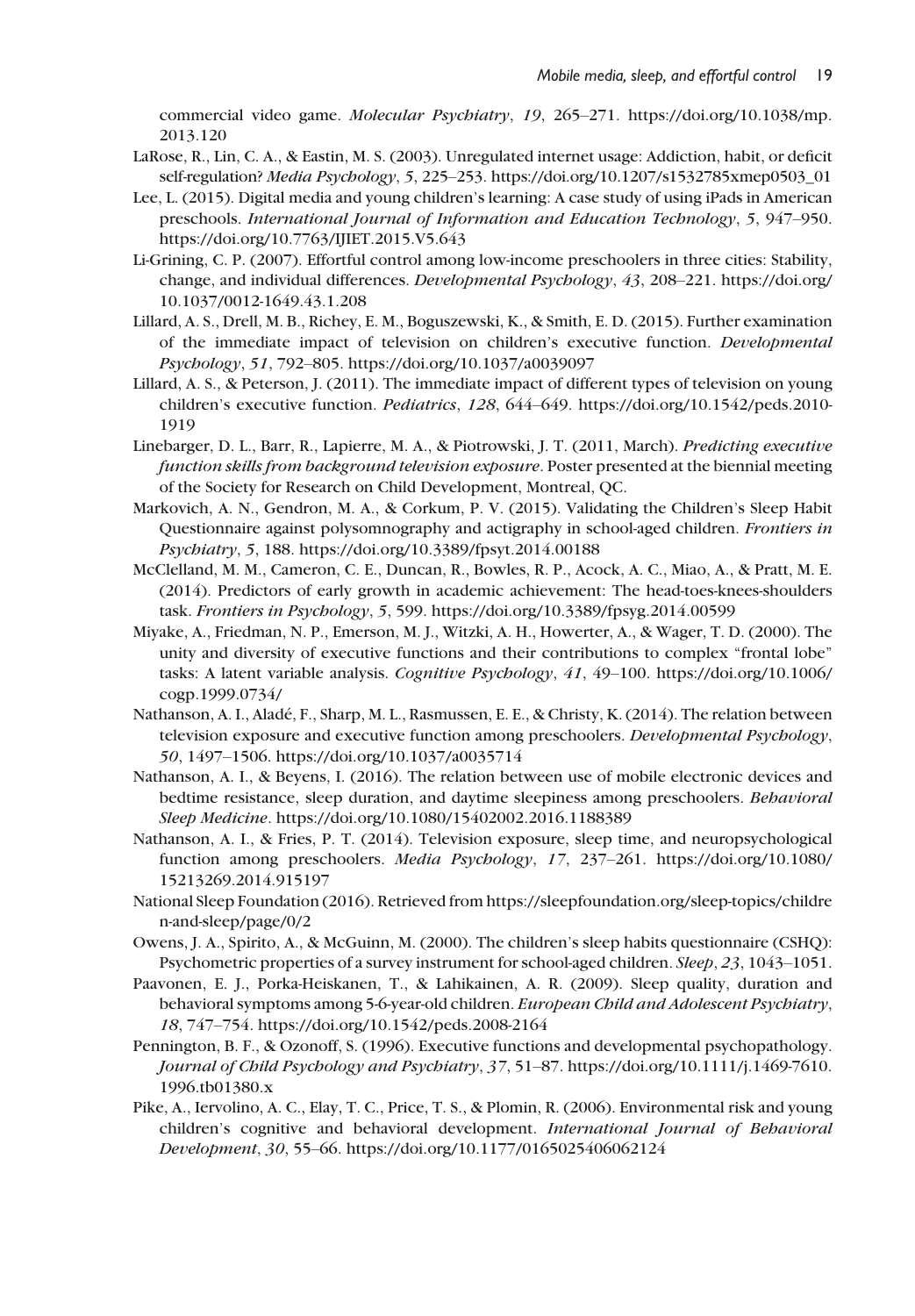- Putnam, S. P., Gartstein, M. A., & Rothbart, M. K. (2006). Measurement of fine-grained aspects of toddler temperament: The Early Childhood Behavior Questionnaire. Infant Behavior and Development, 29, 386–401.<https://doi.org/10.1016/j.infbeh.2006.01.004>
- Radesky, J. S., Kistin, C. J., Zuckerman, B., Nitzberg, K., Gross, J., Kaplan-Sanoff, M., ... Silverstein, M. (2014). Patterns of mobile device use by caregivers and children during meals in fast food restaurants. Pediatrics, 133, e843–e849.<https://doi.org/10.1542/peds.2013-3703>
- Radesky, J. S., Peacock-Chambers, E., Zuckerman, B., & Silverstein, M. (2016). Use of mobile technology to calm upset children: Association with social-emotional development. JAMA Pediatrics, 170, 397–399.<https://doi.org/10.1001/jamapediatrics.2015.4260>
- Radesky, J. S., Schumacher, J., & Zuckerman, B. (2015). Mobile and interactive media use by young children: The good, the bad, and the unknown. Pediatrics, 135, 1–3. [https://doi.org/10.1542/](https://doi.org/10.1542/peds.2014-2251) [peds.2014-2251](https://doi.org/10.1542/peds.2014-2251)
- Radesky, J. S., Silverstein, M., Zuckerman, B., & Christakis, D. A. (2014). Infant self-regulation and early childhood media exposure. Pediatrics, 133, e1172-e1178. [https://doi.org/10.1542/peds.](https://doi.org/10.1542/peds.2013-2367) [2013-2367](https://doi.org/10.1542/peds.2013-2367)
- Rhoades, B. L., Greenberg, M. T., & Domitrovich, C. E. (2009). The contribution of inhibitory control to preschoolers' social-emotional competence. Journal of Applied Developmental Psychology, 30, 310–320.<https://doi.org/10.1016/j.appdev.2008.12.012>
- Rushton, J. P., Brainerd, C. J., & Pressley, M. (1983). Behavioral development and construct validity: The principle of aggregation. Psychological Bulletin, 94, 18–38. [https://doi.org/10.1037/0033-](https://doi.org/10.1037/0033-2909.94.1.18) [2909.94.1.18](https://doi.org/10.1037/0033-2909.94.1.18)
- Sadeh, A. (1996). Evaluating night wakings in sleep-disturbed infants: A methodological study of parental reports and actigraphy. Sleep, 19, 757–762.<https://doi.org/10.1093/sleep/19.10.757>
- Sadeh, A. (2015). Sleep assessment methods. Monographs of the Society for Research in Child Development, 80, 33–48.<https://doi.org/10.1111/mono.12143>
- Slater, M. (2007). Reinforcing spirals: The mutual influence of media selectivity and media effects and their impact on individual behavior and social identity. Communication Theory, 17, 281– 303.<https://doi.org/10.1111/j.1468-2885.2007.00296.x>
- Spinrad, T. L., Eisenberg, N., Gaertner, B., Popp, T., Smith, C. L., Kupfer, A., ... Hofer, C. (2007). Relations of maternal socialization and toddlers' effortful control to children's adjustment and social competence. Developmental Psychology, 43, 1170–1186. [https://doi.org/10.1037/0012-](https://doi.org/10.1037/0012-1649.43.5.1170) [1649.43.5.1170](https://doi.org/10.1037/0012-1649.43.5.1170)
- Sulik, M., Blair, C., Mills-Koonce, R., Greenberg, M., & The Family Life Project Investigators (2015). Early parenting and the development of externalizing behavior problems: Longitudinal mediation through children's executive function. Child Development, 86, 1588–1603. <https://doi.org/10.1111/cdev.12386>
- Tandon, P., Thompson, S., Moran, L., & Lengua, L. (2015). Body mass index mediates the effects of low income on preschool children's executive control, with implications for behavior and academics. Childhood Obesity, 11, 569–576.
- Thompson, A. L., Adair, L. S., & Bentley, M. E. (2013). Maternal characteristics and perception of temperament associated with infant TV exposure. Pediatrics, 131, e390–e397. [https://doi.org/](https://doi.org/10.1542/peds.2012-1224) [10.1542/peds.2012-1224](https://doi.org/10.1542/peds.2012-1224)
- Ulicsak, M., & Cranmer, S. (2010). Gaming in families: Final report. Retrieved from [https://www.](https://www.nfer.ac.uk/publications/FUTL28/FUTL28.pdf) [nfer.ac.uk/publications/FUTL28/FUTL28.pdf](https://www.nfer.ac.uk/publications/FUTL28/FUTL28.pdf)
- Utendale, W. T., & Hastings, P. D. (2011). Developmental changes in the relations between inhibitory control and externalizing problems during early childhood. Infant and Child Development, 20, 181–193.<https://doi.org/10.1002/icd.691>
- Valkenburg, P. M., & Peter, J. (2013). The differential susceptibility to media effects model. Journal of Communication, 63, 221–243.<https://doi.org/10.1111/jcom.12024>
- Veatch, O. J., Reynolds, A., Katz, T., Weiss, S. K., Loh, A., Wang, L., & Malow, B. A. (2015). Sleep in children with autism spectrum disorders: How are measures of parent report and actigraphy related and affected by sleep education? Behavioral Sleep Medicine, 14, 665–676. [https://doi.](https://doi.org/10.1080/15402002.2015.1065408) [org/10.1080/15402002.2015.1065408](https://doi.org/10.1080/15402002.2015.1065408)